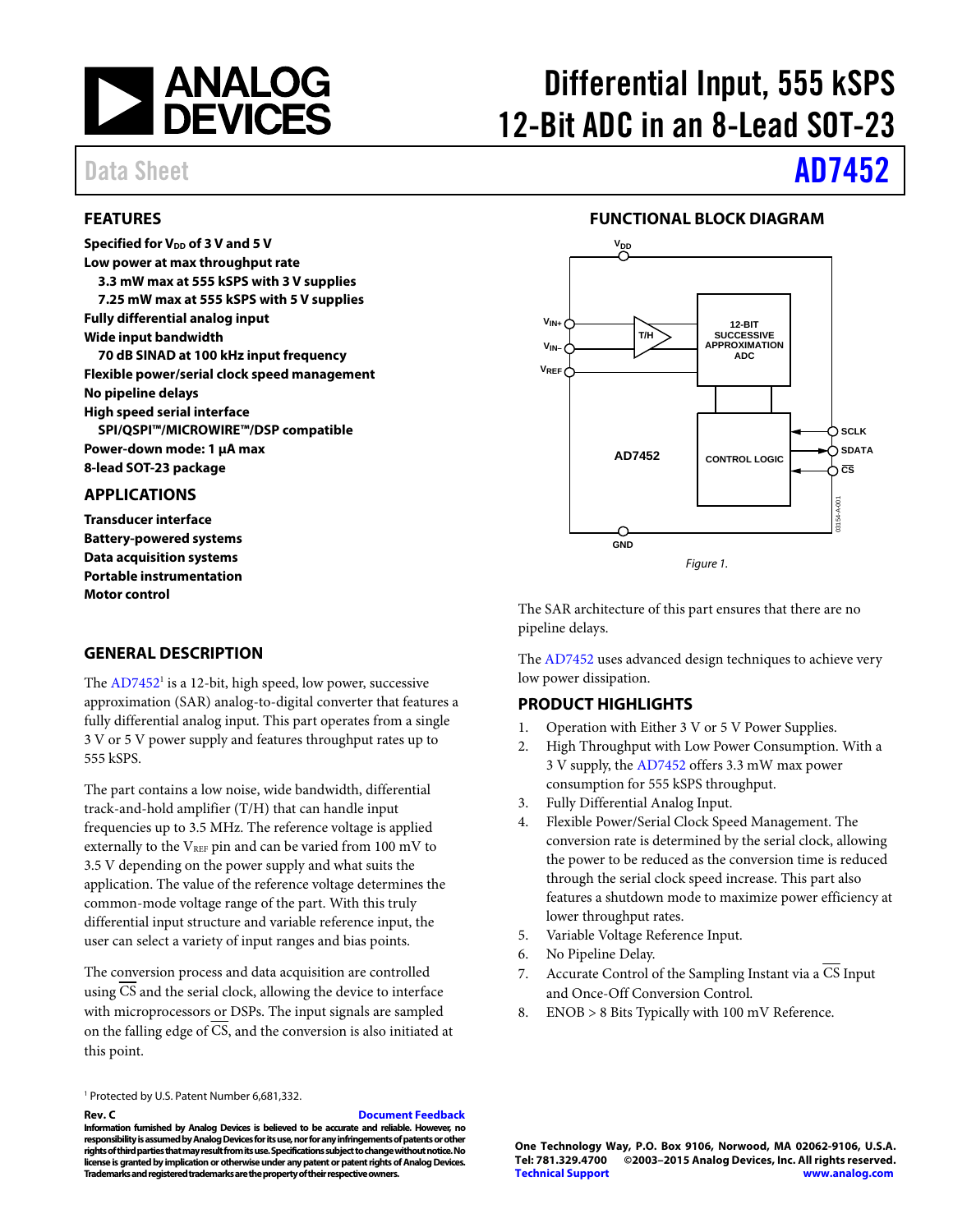## **TABLE OF CONTENTS**

### <span id="page-1-0"></span>**REVISION HISTORY**

| $7/15$ —Rev. B to Rev. C                                |  |
|---------------------------------------------------------|--|
|                                                         |  |
|                                                         |  |
| Changes to Power vs. Throughput Rate Section  22        |  |
| Deleted Microprocessor and DSP Interfacing Section and  |  |
|                                                         |  |
| Deleted Figure 40, Figure 41, and Figure 42; Renumbered |  |
|                                                         |  |
| Deleted AD7452 to TMS320C5x/C54x Section and AD7452 to  |  |
|                                                         |  |
|                                                         |  |
|                                                         |  |
|                                                         |  |

### $2/04$ —Rev. A to Rev. B

|--|

### 2/04-Rev. 0 to Rev. A

### 9/03-Revision 0: Initial Version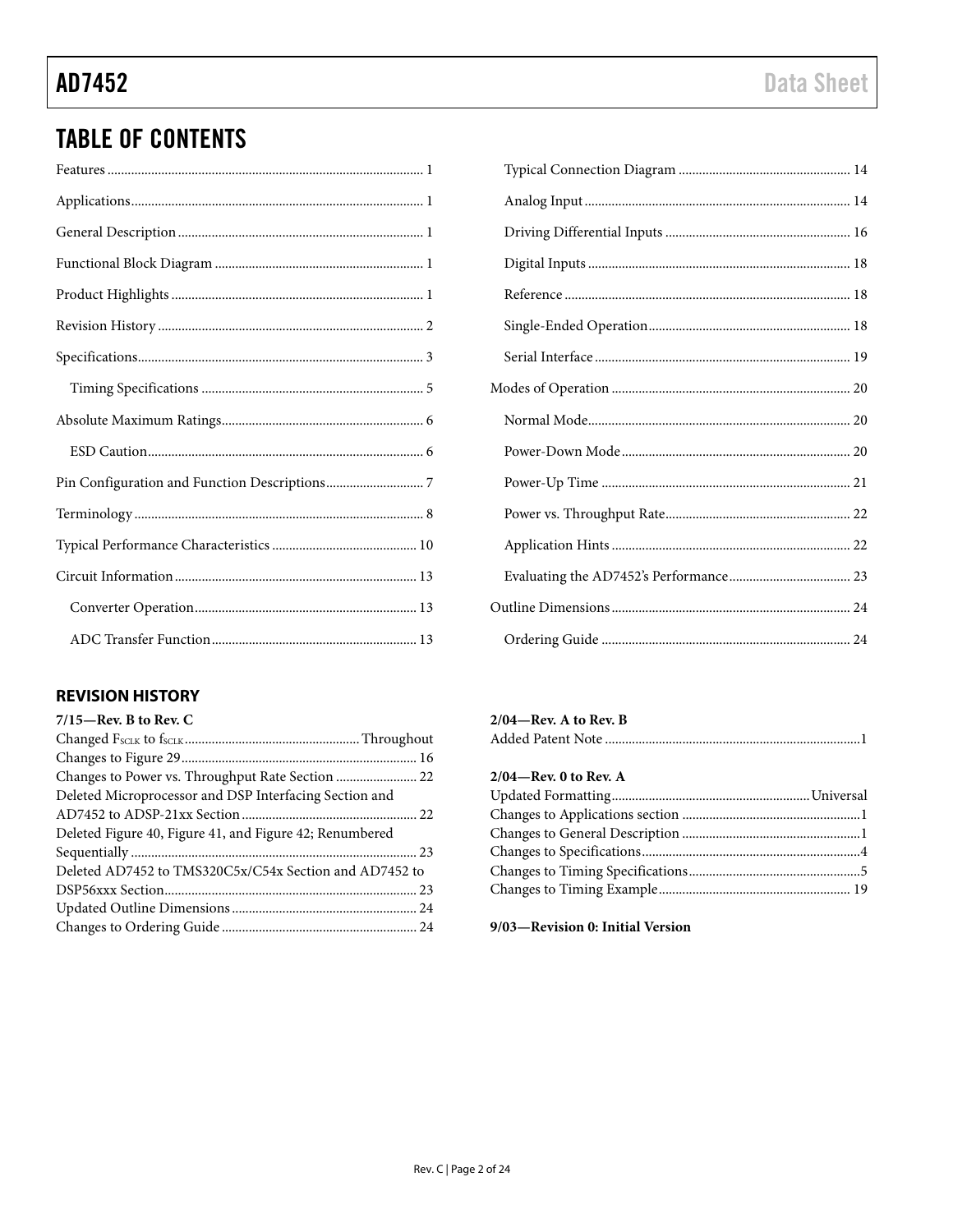## <span id="page-2-0"></span>**SPECIFICATIONS**

<span id="page-2-1"></span> $V_{\text{DD}}$  = 2.7 V to 3.6 V,  $f_{\text{SCLK}}$  = 10 MHz,  $f_{\text{S}}$  = 555 kSPS,  $V_{\text{REF}}$  = 2.0 V;  $V_{\text{DD}}$  = 4.75 V to 5.25 V,  $f_{\text{SCLK}}$  = 10 MHz,  $f_{\text{S}}$  = 555 kSPS,  $V_{\text{REF}}$  = 2.5 V;  $V_{CM}^{-1} = V_{REF}$  $V_{CM}^{-1} = V_{REF}$  $V_{CM}^{-1} = V_{REF}$ ;  $T_A = T_{MIN}$  to  $T_{MAX}$ , unless otherwise noted.

| Table 1.                                            |                                                                          |                               |             |
|-----------------------------------------------------|--------------------------------------------------------------------------|-------------------------------|-------------|
| <b>Parameter</b>                                    | <b>Test Conditions/Comments</b>                                          | <b>B</b> Version <sup>2</sup> | Unit        |
| <b>DYNAMIC PERFORMANCE</b>                          | $f_{IN}$ = 100 kHz                                                       |                               |             |
| Signal-to-(Noise + Distortion) (SINAD) <sup>3</sup> |                                                                          | 70                            | dB min      |
| Total Harmonic Distortion (THD) <sup>3</sup>        | $V_{DD} = 4.75$ V to 5.25 V, -86 dB typ                                  | $-76$                         | dB max      |
|                                                     | $V_{DD}$ = 2.7 V to 3.6 V, -84 dB typ                                    | $-74$                         | dB max      |
| Peak Harmonic or Spurious Noise <sup>3</sup>        | $V_{DD} = 4.75$ V to 5.25 V, -86 dB typ                                  | $-76$                         | dB max      |
|                                                     | $V_{DD}$ = 2.7 V to 3.6 V, -84 dB typ                                    | $-74$                         | dB max      |
| Intermodulation Distortion (IMD) <sup>3</sup>       | $fa = 90$ kHz, $fb = 110$ kHz                                            |                               |             |
| Second-Order Terms                                  |                                                                          | $-89$                         | dB typ      |
| <b>Third-Order Terms</b>                            |                                                                          | $-89$                         | dB typ      |
| Aperture Delay <sup>3</sup>                         |                                                                          | 5                             | ns typ      |
| Aperture Jitter <sup>3</sup>                        |                                                                          | 50                            | ps typ      |
| Full Power Bandwidth <sup>3,4</sup>                 | $\omega$ –3 dB                                                           | 20                            | MHz typ     |
|                                                     | $@ -0.1 dB$                                                              | 2.5                           | MHz typ     |
| DC ACCURACY                                         |                                                                          |                               |             |
| Resolution                                          |                                                                          | 12                            | <b>Bits</b> |
| Integral Nonlinearity (INL) <sup>3</sup>            |                                                                          | ±1                            | LSB max     |
| Differential Nonlinearity (DNL) <sup>3</sup>        | Guaranteed no missed codes to 12 bits                                    | ± 0.95                        | LSB max     |
| Zero-Code Error <sup>3</sup>                        |                                                                          | ±6                            | LSB max     |
| Positive Gain Error <sup>3</sup>                    |                                                                          | ±2                            | LSB max     |
| Negative Gain Error <sup>3</sup>                    |                                                                          | ±2                            | LSB max     |
| ANALOG INPUT                                        |                                                                          |                               |             |
| Full-Scale Input Span                               | $2 \times V_{\text{REF}}^5$                                              | $V_{IN+} - V_{IN-}$           | Λ           |
| Absolute Input Voltage                              |                                                                          |                               |             |
| $V_{IN+}$                                           | $V_{CM} = V_{RFF}$                                                       | $V_{CM}^1 \pm V_{REF}/2$      | V           |
| $V_{IN}$                                            | $V_{CM} = V_{REF}$                                                       | $V_{CM}^1 \pm V_{REF}/2$      | v           |
| DC Leakage Current                                  |                                                                          | ±1                            | µA max      |
| Input Capacitance                                   | When in track/hold                                                       | 30/10                         | pF typ      |
| <b>REFERENCE INPUT</b>                              |                                                                          |                               |             |
| V <sub>REF</sub> Input Voltage                      | $V_{DD} = 4.75 V$ to 5.25 V (±1% tolerance for<br>specified performance) | $2.5^{6}$                     | Λ           |
|                                                     | $V_{DD}$ = 2.7 V to 3.6 V ( $\pm$ 1% tolerance for                       | 2.0 <sup>7</sup>              | ٧           |
|                                                     | specified performance)                                                   |                               |             |
| DC Leakage Current                                  |                                                                          | ±1                            | µA max      |
| V <sub>REF</sub> Input Capacitance                  | When in track/hold                                                       | 10/30                         | pF typ      |
| <b>LOGIC INPUTS</b>                                 |                                                                          |                               |             |
| Input High Voltage, VINH                            |                                                                          | 2.4                           | V min       |
| Input Low Voltage, V <sub>INL</sub>                 |                                                                          | 0.8                           | V max       |
| Input Current, I <sub>IN</sub>                      | Typically 10 nA, $V_{IN} = 0 V$ or $V_{DD}$                              | ±1                            | µA max      |
| Input Capacitance, $C_{\text{IN}}^8$                |                                                                          | 10                            | pF max      |
| <b>LOGIC OUTPUTS</b>                                |                                                                          |                               |             |
| Output High Voltage, V <sub>OH</sub>                | $V_{DD} = 4.75$ V to 5.25 V, $I_{SOLRCE} = 200 \mu A$                    | 2.8                           | V min       |
|                                                     | $V_{DD}$ = 2.7 V to 3.6 V, $I_{\text{SOLRCE}}$ = 200 µA                  | 2.4                           | V min       |
| Output Low Voltage, V <sub>OL</sub>                 | $I_{SINK} = 200 \mu A$                                                   | 0.4                           | V max       |
| Floating-State Leakage Current                      |                                                                          | ±1                            | µA max      |
| Floating-State Output Capacitance <sup>8</sup>      |                                                                          | 10                            | pF max      |
| <b>Output Coding</b>                                |                                                                          | <b>Twos Complement</b>        |             |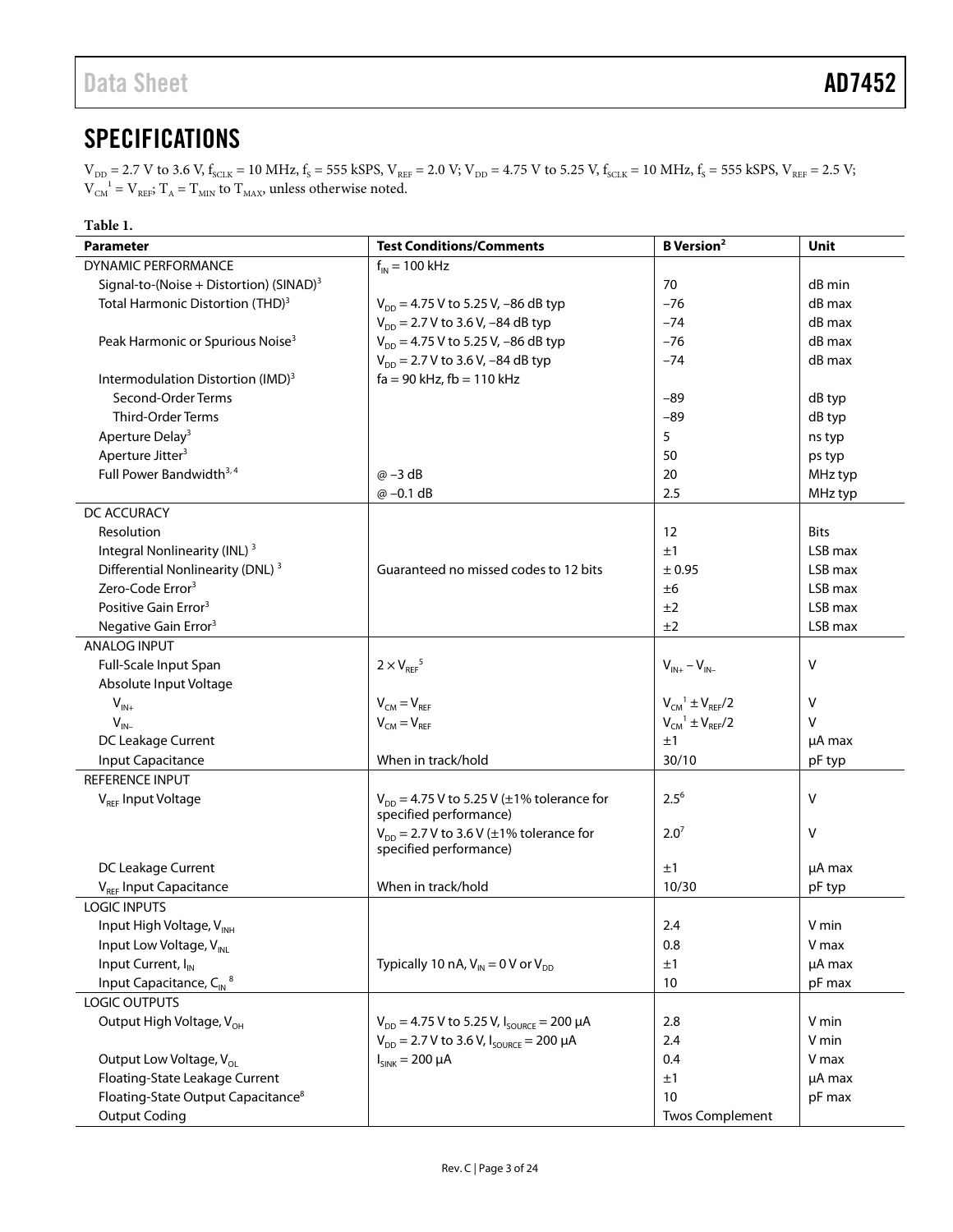<span id="page-3-0"></span>

| <b>Parameter</b>                             | <b>Test Conditions/Comments</b>                       | <b>B</b> Version <sup>2</sup> | Unit        |
|----------------------------------------------|-------------------------------------------------------|-------------------------------|-------------|
| <b>CONVERSION RATE</b>                       |                                                       |                               |             |
| <b>Conversion Time</b>                       | 1.6 µs with a 10 MHz SCLK                             | 16                            | SCLK cycles |
| Track-and-Hold Acquisition Time <sup>3</sup> | Sine wave input                                       | 200                           | ns max      |
|                                              | Step input                                            | 290                           | ns max      |
| Throughput Rate                              |                                                       | 555                           | kSPS max    |
| POWER REQUIREMENTS                           |                                                       |                               |             |
| $V_{DD}$                                     | Range: $3 V + 20\%/$ –10%;                            |                               |             |
|                                              | $5 V \pm 5%$                                          | 2.7/5.25                      | V min/V max |
| $I_{DD}^{9, 10}$                             |                                                       |                               |             |
| Normal Mode (Static)                         | SCLK on or off                                        | 0.5                           | mA typ      |
| Normal Mode (Operational)                    | $V_{\text{DD}} = 4.75$ V to 5.25 V                    | 1.5                           | mA max      |
|                                              | $V_{\text{DD}} = 2.7 V$ to 3.6 V                      | 1.2                           | mA max      |
| <b>Full Power-Down Mode</b>                  | SCLK on or off                                        |                               | µA max      |
| Power Dissipation                            |                                                       |                               |             |
| Normal Mode (Operational)                    | $V_{DD}$ = 5 V, 1.55 mW typ for 100 kSPS <sup>9</sup> | 7.25                          | mW max      |
|                                              | $V_{DD}$ = 3 V, 0.64 mW typ for 100 kSPS <sup>9</sup> | 3.3                           | mW max      |
| <b>Full Power-Down</b>                       | $V_{DD}$ = 5 V, SCLK on or off                        | 5                             | $\mu$ W max |
|                                              | $V_{DD}$ = 3 V, SCLK on or off                        | 3                             | $\mu$ W max |

<sup>1</sup> Common-mode voltage. The input signal can be centered on a dc common-mode voltage in the range specified in Figure 23 and Figure [24.](#page-13-3) <sup>2</sup> Temperature ranges as follows: B Version: –40°C to +85°C.

<sup>3</sup> Se[e Terminology](#page-7-0) section.

<sup>4</sup> Analog inputs with slew rates exceeding 27 V/µs (full-scale input sine wave > 3.5 MHz) within the acquisition time may cause an incorrect result to be returned by the

converter.<br><sup>5</sup> Because the input spans of V<sub>IN+</sub> and V<sub>IN+</sub> are both V<sub>IEF</sub> and are 180° out of phase, the differential voltage is 2 × V<sub>IEF</sub><br><sup>6</sup> The AD7452 is functional with a reference input from 100 mV; for V<sub>DD</sub> = 5

<sup>9</sup> Se[e Power VS. Throughput Rate](#page-21-0) section.

<sup>10</sup> Measured with a midscale dc input.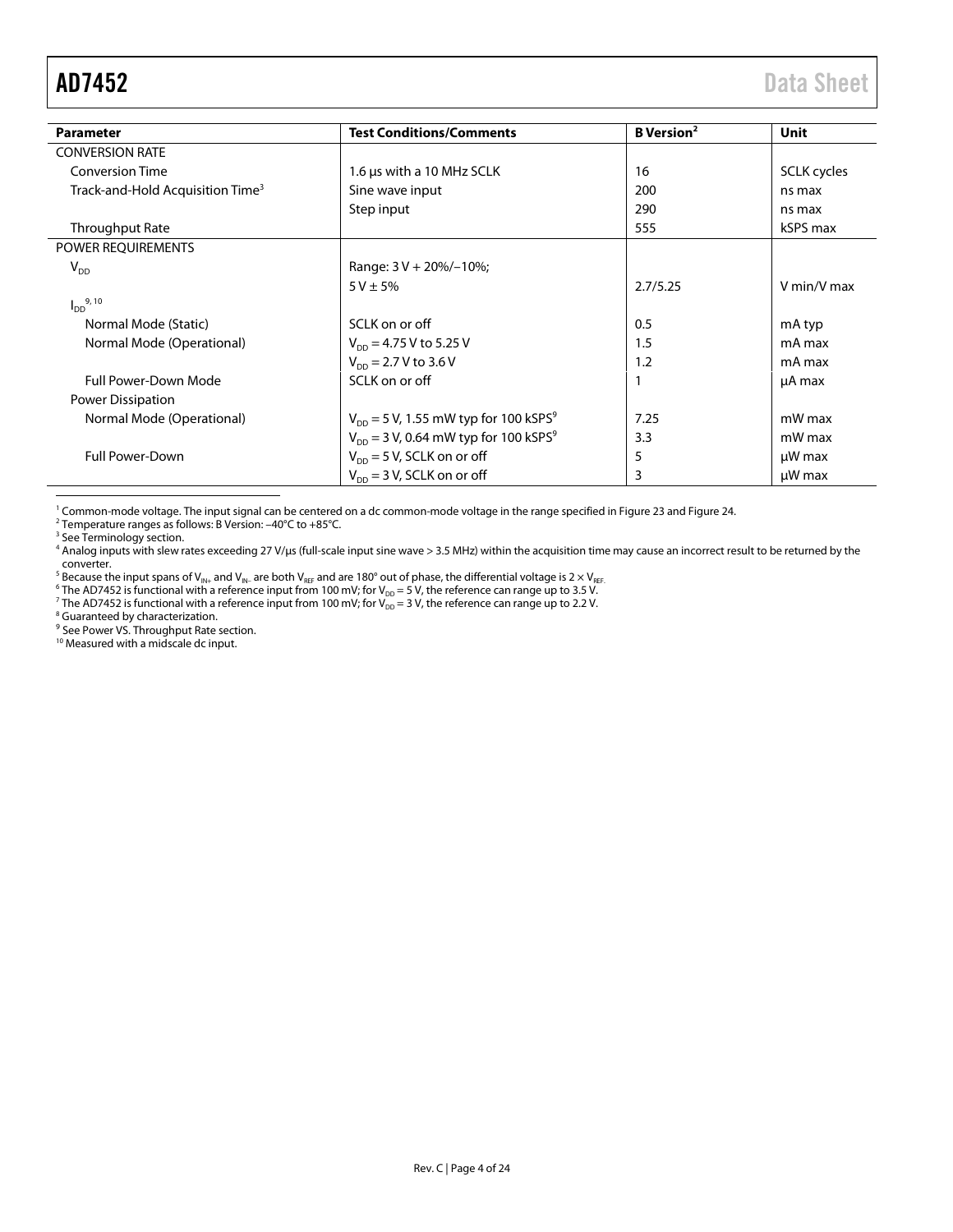### <span id="page-4-0"></span>**TIMING SPECIFICATIONS**

Guaranteed by characterization. All input signals are specified with tr = tf = 5 ns (10% to 90% of  $V_{DD}$ ) and timed from a 1.6 V voltage level. Se[e Figure 2 a](#page-4-1)nd th[e Serial Interface s](#page-18-0)ection.

 $V_{DD} = 2.7$  V to 3.6 V,  $f_{SCLK} = 10$  MHz,  $f_S = 555$  kSPS,  $V_{REF} = 2.0$  V;  $V_{DD} = 4.75$  V to 5.25 V,  $f_{SCLK} = 10$  MHz,  $f_S = 555$  kSPS,  $V_{REF} = 2.5$  V;  $V_{CM}$ <sup>1</sup> =  $V_{REF}$ ;  $T_A$  =  $T_{MIN}$  to  $T_{MAX}$ , unless otherwise noted.

**Table 2.** 

| <b>Parameter</b>      | Limit at T <sub>MIN</sub> , T <sub>MAX</sub> | <b>Unit</b> | <b>Description</b>                                                                  |
|-----------------------|----------------------------------------------|-------------|-------------------------------------------------------------------------------------|
| $f_{SCLK}^2$          | 10                                           | kHz min     |                                                                                     |
|                       | 10                                           | MHz max     |                                                                                     |
| <b>t</b> CONVERT      | $16 \times t$ <sub>SCLK</sub>                |             | $t$ <sub>SCLK</sub> $=$ 1/ $f$ <sub>SCLK</sub>                                      |
|                       | 1.6                                          | us max      |                                                                                     |
| tQUIET                | 60                                           | ns min      | Minimum quiet time between the end of a serial read and the next falling edge of CS |
| t <sub>1</sub>        | 10                                           | ns min      | Minimum $\overline{\text{CS}}$ pulse width                                          |
| t <sub>2</sub>        | 10                                           | ns min      | CS falling edge to SCLK falling edge setup time                                     |
| $t_3$ <sup>3</sup>    | 20                                           | ns max      | Delay from CS falling edge until SDATA three-state disabled                         |
| $t_4$ <sup>3</sup>    | 40                                           | ns max      | Data access time after SCLK falling edge                                            |
| t <sub>5</sub>        | $0.4$ tsclk                                  | ns min      | SCLK high pulse width                                                               |
| $t_6$                 | $0.4$ tsclk                                  | ns min      | SCLK low pulse width                                                                |
| t <sub>7</sub>        | 10                                           | ns min      | SCLK edge to data valid hold time                                                   |
| $\text{ts}^4$         | 10                                           | ns min      | SCLK falling edge to SDATA three-state enabled                                      |
|                       | 35                                           | ns max      | SCLK falling edge to SDATA three-state enabled                                      |
| t <sub>POWER-UP</sub> |                                              | us max      | Power-up time from full power-down                                                  |

<sup>1</sup> Common-mode voltage.

 $\overline{a}$ 

<sup>2</sup> Mark/space ratio for the SCLK input is 40/60 to 60/40.  $^2$  Mark/space ratio for the SCLK input is 40/60 to 60/40.<br><sup>3</sup> Measured with the load circuit of Figure 3 and definer

 $^3$  Measured with the load circuit o[f Figure 3 a](#page-5-2)nd defined as the time required for the output to cross 0.8 V or 2.4 V with V $_{\rm DD}$  = 5 V, or 0.4 V or 2.0 V for V $_{\rm DD}$  = 3 V.<br> $^4$  to is derived from the measured time

 $4$ <sub>ts</sub> is derived from the measured time taken by the data outputs to change 0.5 V when loaded with the circuit o[f Figure 3.](#page-5-2) The measured number is then extrapolated back to remove the effects of charging or discharging the 25 pF capacitor. This means that the time, t<sub>8</sub>, quoted in the Timing Specifications is the true bus relinquish time of the part and is independent of the bus loading.

<sup>5</sup> Se[e Power-Up Time s](#page-20-0)ection.

<span id="page-4-1"></span>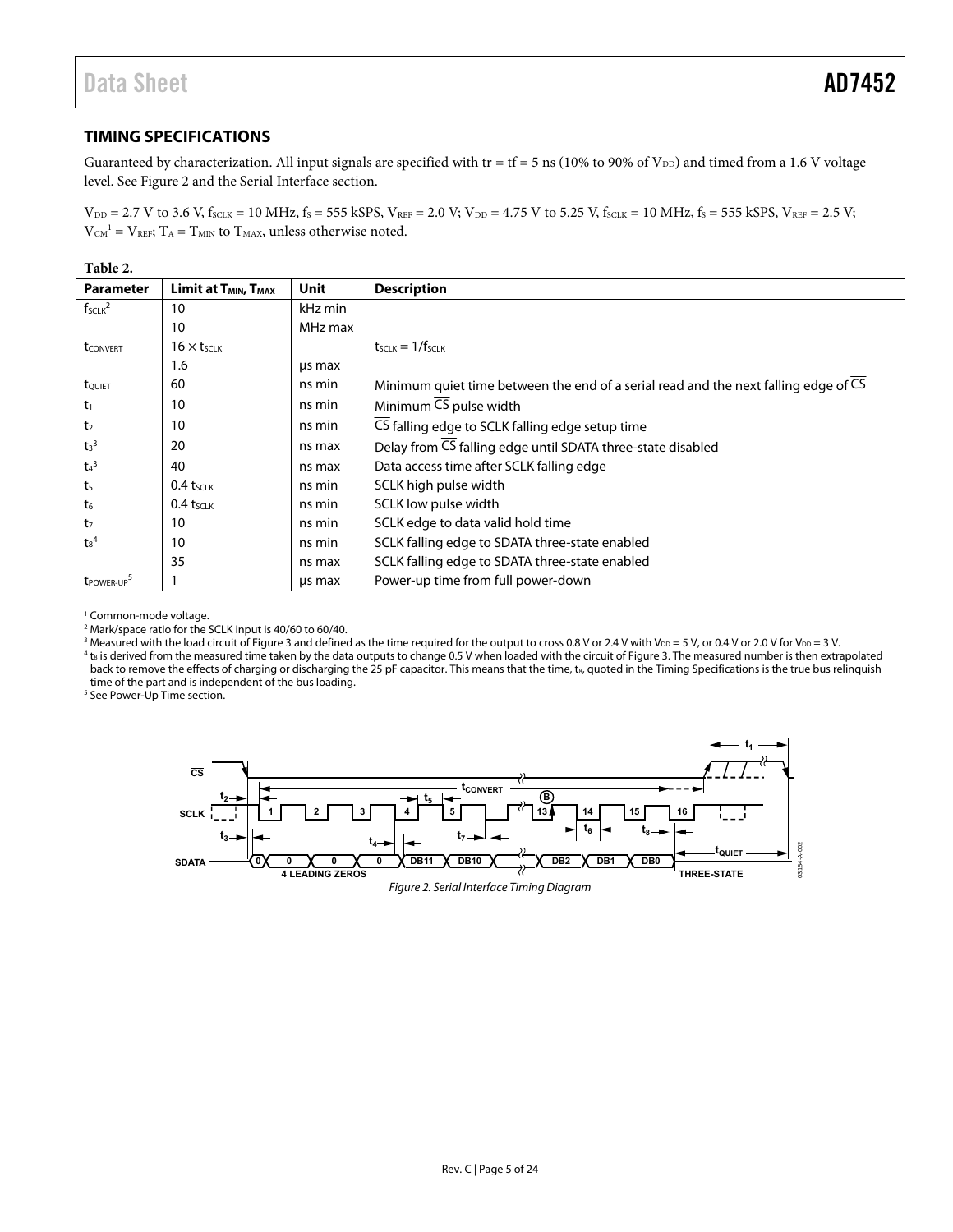## AD7452 Data Sheet

## <span id="page-5-0"></span>ABSOLUTE MAXIMUM RATINGS

 $T_A = 25$ °C, unless otherwise noted.

### **Table 3.**

ֺ

| <b>Parameter</b>                                      | Rating                              |
|-------------------------------------------------------|-------------------------------------|
| $V_{DD}$ to GND                                       | $-0.3 V$ to $+7 V$                  |
| $V_{IN+}$ to GND                                      | $-0.3$ V to V <sub>DD</sub> + 0.3 V |
| $V_{\text{IN}}$ to GND                                | $-0.3$ V to V <sub>pp</sub> + 0.3 V |
| Digital Input Voltage to GND                          | $-0.3$ V to $+7$ V                  |
| Digital Output Voltage to GND                         | $-0.3$ V to V <sub>pp</sub> + 0.3 V |
| $V_{\text{ref}}$ to GND                               | $-0.3$ V to V <sub>pp</sub> + 0.3 V |
| Input Current to Any Pin Except Supplies <sup>1</sup> | $±10$ mA                            |
| <b>Operating Temperature Range</b>                    |                                     |
| Commercial (B Version)                                | $-40^{\circ}$ C to $+85^{\circ}$ C  |
| Storage Temperature Range                             | $-65^{\circ}$ C to $+150^{\circ}$ C |
| Junction Temperature                                  | $150^{\circ}$ C                     |
| $\theta_{14}$ Thermal Impedance                       | $211.5^{\circ}$ C/W                 |
| $\theta_{\text{IC}}$ Thermal Impedance                | 91.99°C/W                           |
| Lead Temperature, Soldering                           |                                     |
| Vapor Phase (60 sec)                                  | $215^{\circ}$ C                     |
| Infrared (15 sec)                                     | $220^{\circ}$ C                     |
| ESD                                                   | 1 kV                                |

<sup>1</sup> Transient currents of up to 100 mA will not cause SCR latch-up.



*Figure 3. Load Circuit for Digital Output Timing Specifications*

<span id="page-5-2"></span>Stresses at or above those listed under Absolute Maximum Ratings may cause permanent damage to the product. This is a stress rating only; functional operation of the product at these or any other conditions above those indicated in the operational section of this specification is not implied. Operation beyond the maximum operating conditions for extended periods may affect product reliability.

### <span id="page-5-1"></span>**ESD CAUTION**



ESD (electrostatic discharge) sensitive device. Charged devices and circuit boards can discharge without detection. Although this product features patented or proprietary protection circuitry, damage may occur on devices subjected to high energy ESD. Therefore, proper ESD precautions should be taken to avoid performance degradation or loss of functionality.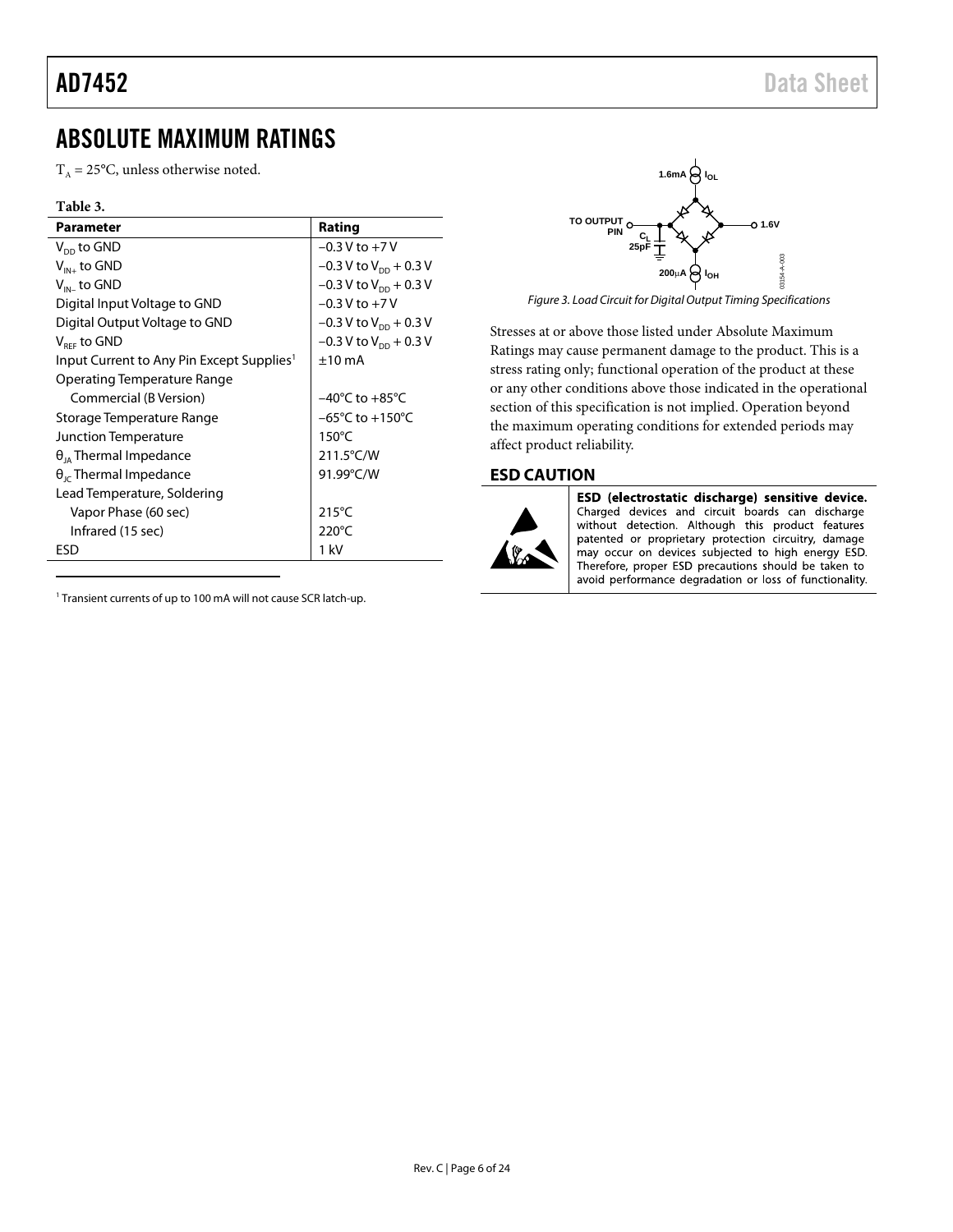## <span id="page-6-0"></span>PIN CONFIGURATION AND FUNCTION DESCRIPTIONS



*Figure 4. 8-Lead SOT-23 Pin Configuration*

### **Table 4. Pin Function Descriptions**

| <b>Mnemonic</b>          | <b>Function</b>                                                                                                                                                                                                                                                                                                                                                                           |
|--------------------------|-------------------------------------------------------------------------------------------------------------------------------------------------------------------------------------------------------------------------------------------------------------------------------------------------------------------------------------------------------------------------------------------|
| $V_{RF}$                 | Reference Input for the AD7452. An external reference must be applied to this input. For a 5 V power supply, the reference is<br>2.5 V ( $\pm$ 1%) for specified performance. For a 3 V power supply, the reference is 2 V ( $\pm$ 1%) for specified performance. This pin<br>should be decoupled to GND with a capacitor of at least 0.1 µF. See the Reference section for more details. |
| $V_{IN+}$                | Positive Terminal for Differential Analog Input.                                                                                                                                                                                                                                                                                                                                          |
| $V_{IN}$                 | Negative Terminal for Differential Analog Input.                                                                                                                                                                                                                                                                                                                                          |
| <b>GND</b>               | Analog Ground. Ground reference point for all circuitry on the AD7452. All analog input signals and any external reference<br>signal should be referred to this GND voltage.                                                                                                                                                                                                              |
| $\overline{\mathsf{CS}}$ | Chip Select. Active low logic input. This input provides the dual function of initiating a conversion on the AD7452 and framing<br>the serial data transfer.                                                                                                                                                                                                                              |
| <b>SDATA</b>             | Serial Data. Logic output. The conversion result from the AD7452 is provided on this output as a serial data stream. The bits<br>are clocked out on the falling edge of the SCLK input. The data stream consists of four leading zeros followed by the 12 bits of<br>conversion data, which are provided MSB first. The output coding is twos complement.                                 |
| <b>SCLK</b>              | Serial Clock. Logic input. SCLK provides the serial clock for accessing data from the part. This clock input is also used as the<br>clock source for the conversion process.                                                                                                                                                                                                              |
| $V_{DD}$                 | Power Supply Input. $V_{\text{pn}}$ is 3 V (+20%/-10%) or 5 V ( $\pm$ 5%). This supply should be decoupled to GND with a 0.1 µF capacitor<br>and a 10 µF tantalum capacitor in parallel.                                                                                                                                                                                                  |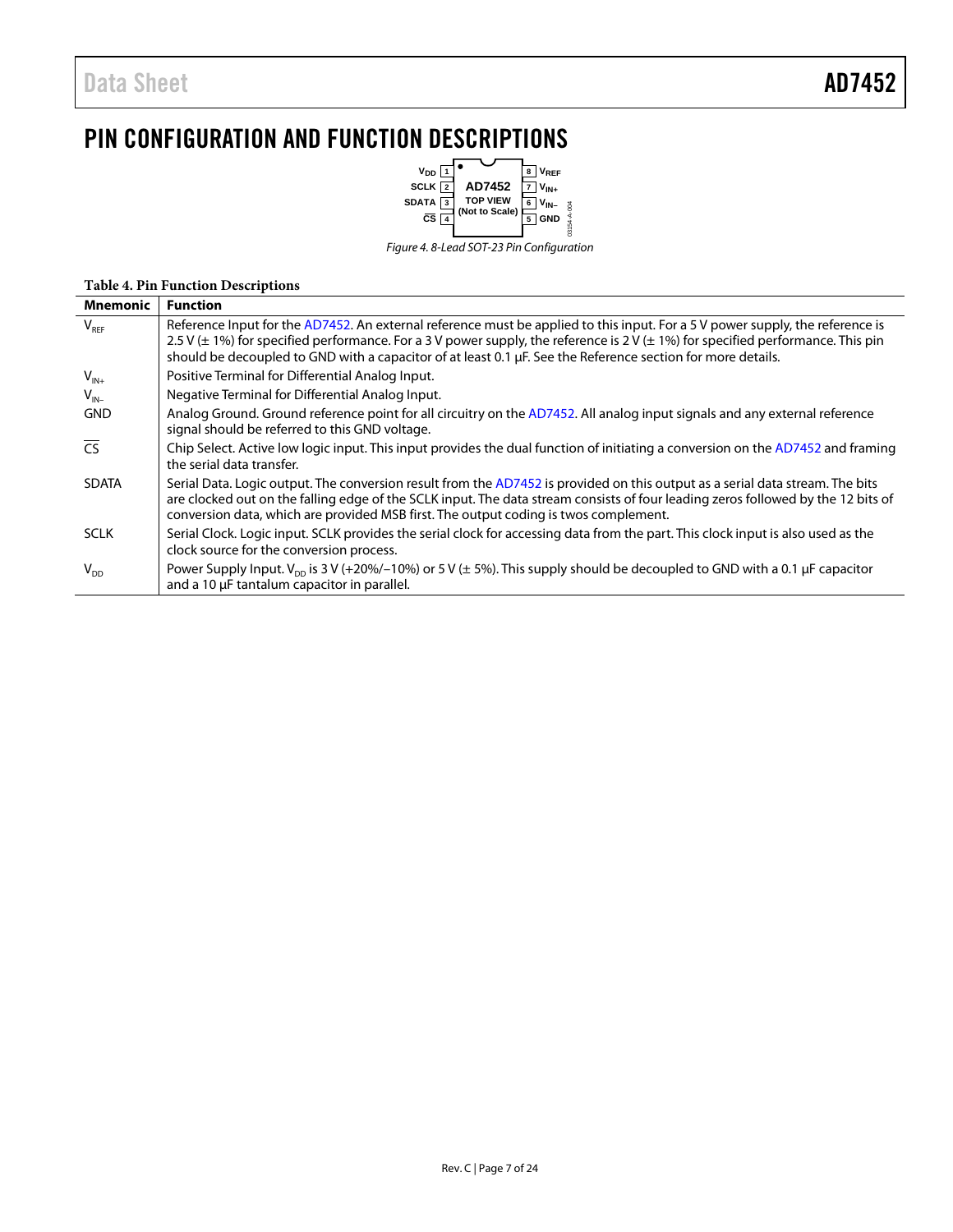## <span id="page-7-0"></span>**TERMINOLOGY**

### **Signal-to-(Noise + Distortion) Ratio**

The measured ratio of signal to (noise + distortion) at the output of the ADC. The signal is the rms amplitude of the fundamental. Noise is the sum of all nonfundamental signals up to half the sampling frequency  $(f_s/2)$ , excluding dc. The ratio is dependent on the number of quantization levels in the digitization process; the more levels, the smaller the quantization noise. The theoretical signal-to-(noise + distortion) ratio for an ideal N-bit converter with a sine wave input is given by

*Signal*-*to*-(*Noise + Distortion*) = (6.02*N* + 1.76) dB

Thus, for a 12-bit converter, this is 74 dB.

### **Total Harmonic Distortion (THD)**

Total harmonic distortion is the ratio of the rms sum of harmonics to the fundamental. For the [AD7452,](http://www.analog.com/ad7452?doc=ad7452.pdf) it is defined as

$$
THD(dB) = 20 \log \frac{\sqrt{V_2^2 + V_3^2 + V_4^2 + V_5^2 + V_6^2}}{V_1}
$$

where  $V_1$  is the rms amplitude of the fundamental and  $V_2$ ,  $V_3$ ,  $V_a$ ,  $V_5$ , and  $V_6$  are the rms amplitudes of the second to the sixth harmonics.

### **Peak Harmonic or Spurious Noise**

Peak harmonic or spurious noise is defined as the ratio of the rms value of the next largest component in the ADC output spectrum (up to  $f<sub>s</sub>/2$  and excluding dc) to the rms value of the fundamental. Normally, the value of this specification is determined by the largest harmonic in the spectrum, but for ADCs where the harmonics are buried in the noise floor, it is a noise peak.

### **Intermodulation Distortion**

With inputs consisting of sine waves at two frequencies, fa and fb, any active device with nonlinearities creates distortion products at the sum and difference frequencies of mfa ± nfb where m,  $n = 0, 1, 2, 3$ , and so on. Intermodulation distortion terms are those for which neither m nor n are equal to zero. For example, the second-order terms include  $(fa + fb)$  and  $(fa - fb)$ , while the third-order terms include  $(2fa + fb)$ ,  $(2fa - fb)$ ,  $(fa +$  $2fb$ ) and (fa –  $2fb$ ).

The [AD7452](http://www.analog.com/ad7452?doc=ad7452.pdf) is tested using the CCIF standard where two input frequencies near the top end of the input bandwidth are used. In this case, the second-order terms are usually distanced in frequency from the original sine waves while the third-order terms are usually at a frequency close to the input frequencies. As a result, the second- and third-order terms are specified separately. The calculation of the intermodulation distortion is as per the THD specification where it is the ratio of the rms sum of the individual distortion products to the rms amplitude of the sum of the fundamentals expressed in dB.

### **Aperture Delay**

The amount of time from the leading edge of the sampling clock until the ADC actually takes the sample.

### **Aperture Jitter**

The sample-to-sample variation in the effective point in time at which the actual sample is taken.

### **Full Power Bandwidth**

The full power bandwidth of an ADC is the input frequency at which the amplitude of the reconstructed fundamental is reduced by 0.1 dB or 3 dB for a full-scale input.

### **Common-Mode Rejection Ratio (CMRR)**

This is the ratio of the power in the ADC output at full-scale frequency, *f*, to the power of a 100 mV p-p sine wave applied to the common-mode voltage of  $V_{IN+}$  and  $V_{IN-}$  of frequency  $f_s$ 

 $CMRR(dB) = 10 log(Pf/Pf<sub>S</sub>)$ 

*Pf* is the power at the frequency *f* in the ADC output;  $Pf_s$  is the power at frequency  $f_s$  in the ADC output.

### **Integral Nonlinearity (INL)**

The maximum deviation from a straight line passing through the endpoints of the ADC transfer function.

### **Differential Nonlinearity (DNL)**

The difference between the measured and the ideal 1 LSB change between any two adjacent codes in the ADC.

### **Zero Code Error**

The deviation of the midscale code transition (111…111 to 000...000) from the ideal  $V_{IN^+} - V_{IN^-}$  (that is, 0 LSB)

### **Positive Gain Error**

This is the deviation of the last code transition (011...110 to 011...111) from the ideal  $V_{IN+} - V_{IN-}$  (that is,  $V_{REF} - 1$  LSB), after the zero code error has been adjusted out.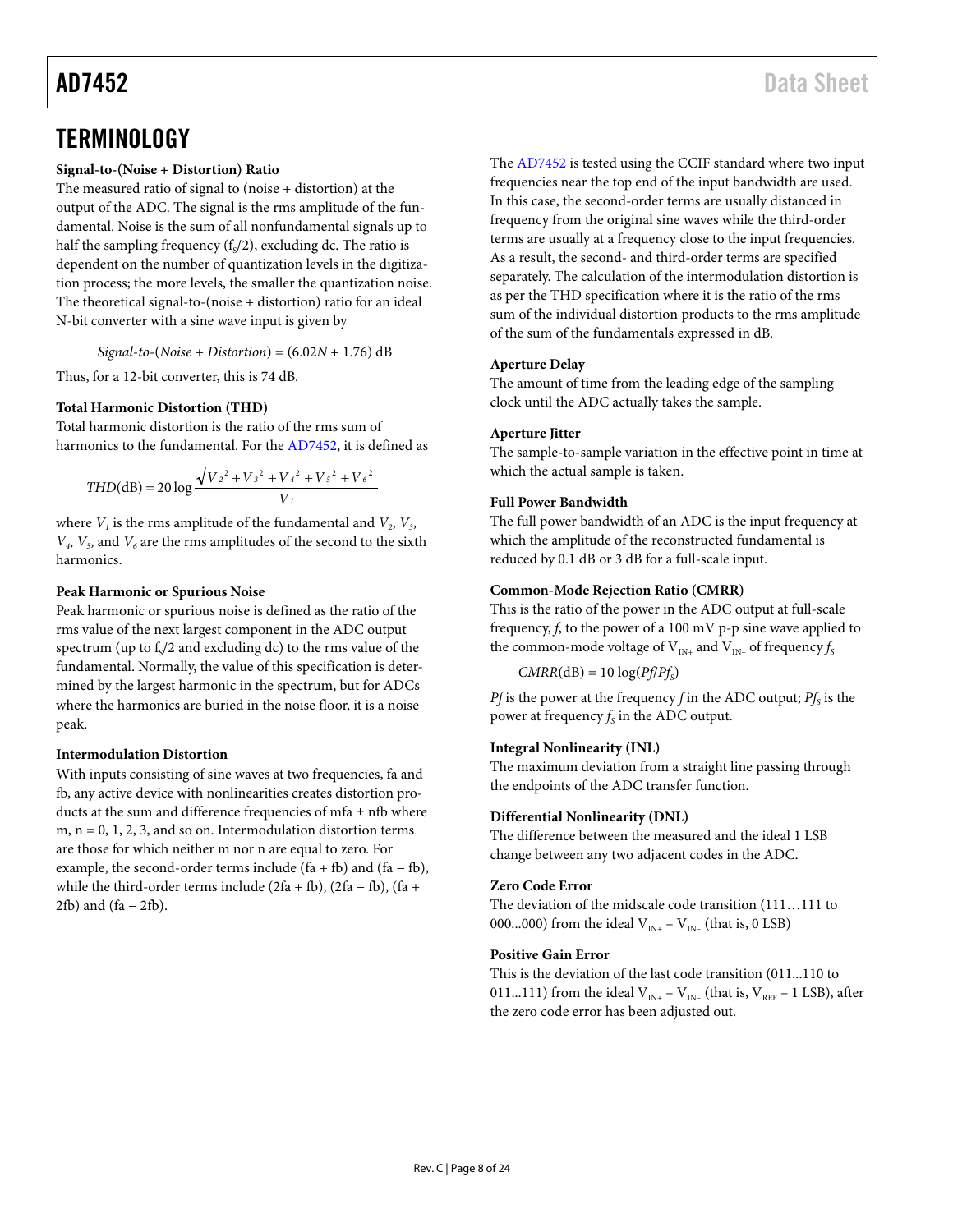### **Negative Gain Error**

This is the deviation of the first code transition (100...000 to 100...001) from the ideal V<sub>IN+</sub> – V<sub>IN-</sub> (that is,  $-V_{REF}$  + 1 LSB), after the zero code error has been adjusted out.

### **Track-and-Hold Acquisition Time**

The minimum time required for the track-and-hold amplifier to remain in track mode for its output to reach and settle to within 0.5 LSB of the applied input signal.

### **Power Supply Rejection Ratio (PSRR)**

The ratio of the power in the ADC output at full-scale frequency, *f*, to the power of a 100 mV p-p sine wave applied to the ADC  $V_{DD}$  supply of frequency  $f_S$ . The frequency of this input varies from 1 kHz to 1 MHz.

 $PSRR(dB) = 10log(Pf/Pf<sub>S</sub>)$ 

*Pf* is the power at frequency *f* in the ADC output; *Pfs* is the power at frequency  $f_S$  in the ADC output.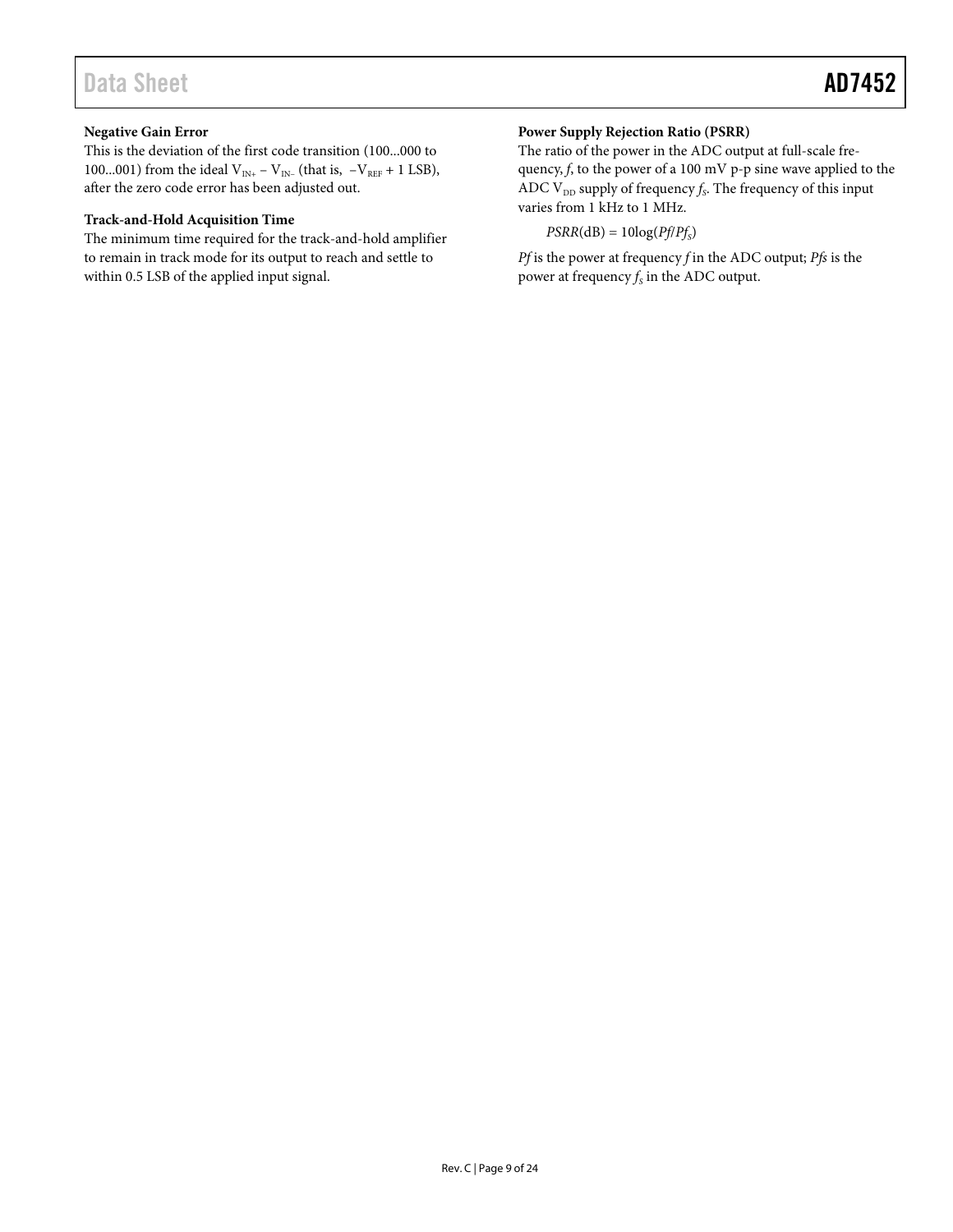## <span id="page-9-0"></span>TYPICAL PERFORMANCE CHARACTERISTICS

 $T_A = 25^{\circ}$ C,  $f_s = 555$  kSPS,  $f_{SCLK} = 10$  MHz, unless otherwise noted.



Figure 5. SINAD vs. Analog Input Frequency for Various Supply Voltages



Figure 6. CMRR vs. Frequency for  $V_{DD} = 5$  V and 3 V



Figure 7. PSRR vs. Supply Ripple Frequency without Supply Decoupling



Figure 8. Dynamic Performance with  $V_{DD} = 5$  V



Figure 9. Typical DNL for  $V_{DD} = 5 V$ 



Figure 10. Typical INL for  $V_{DD} = 5 V$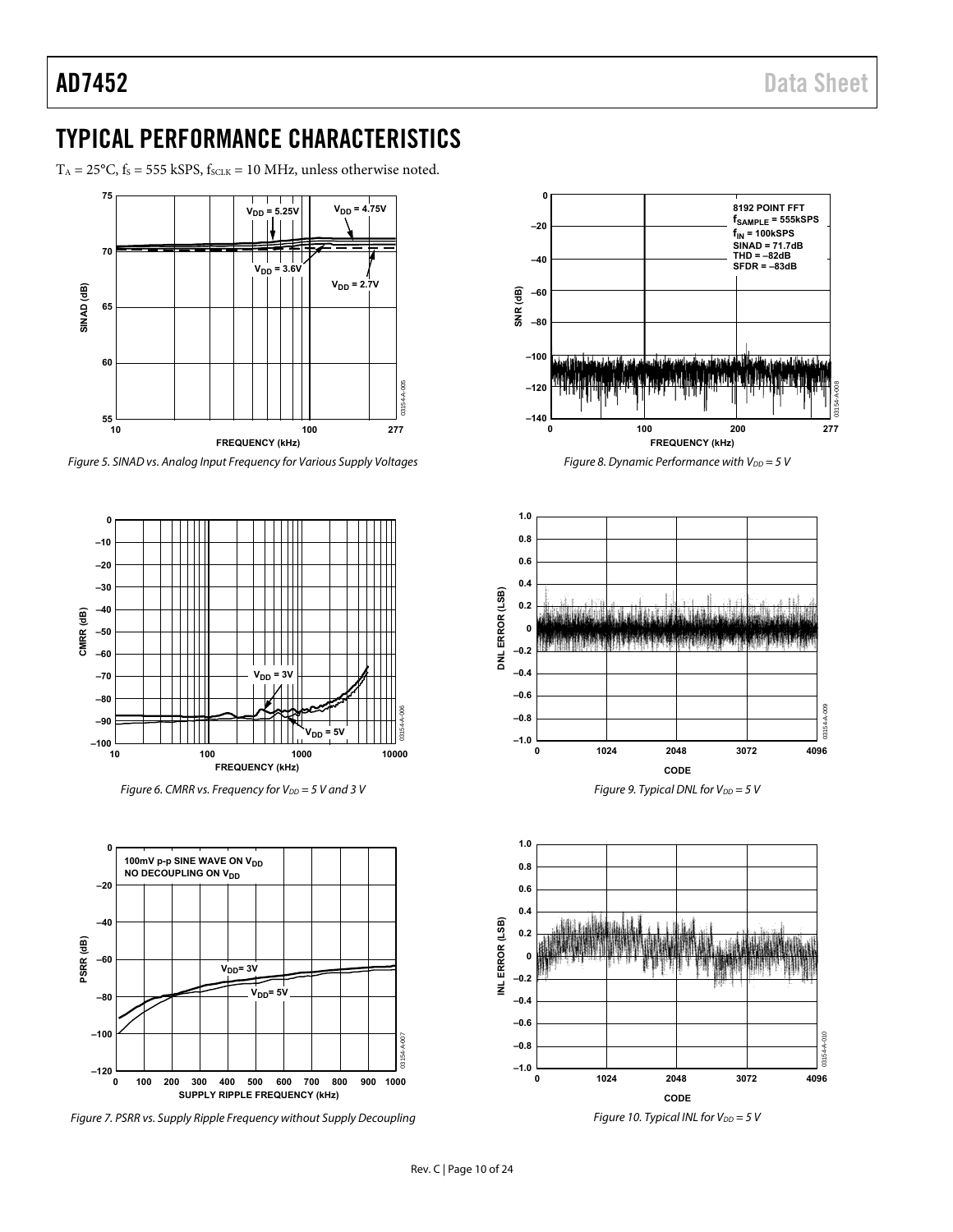



*Figure 12. Change in DNL vs.*  $V_{REF}$  for  $V_{DD} = 3$  V



*Figure 13. Change in INL vs.*  $V_{REF}$  for  $V_{DD} = 5$  V







*Figure 15. Change in Zero-Code Error vs. Reference Voltage V<sub>DD</sub> = 5 V and 3 V* 



*Figure 16. Change in ENOB vs. Reference Voltage V<sub>DD</sub>* = 5 V and 3 V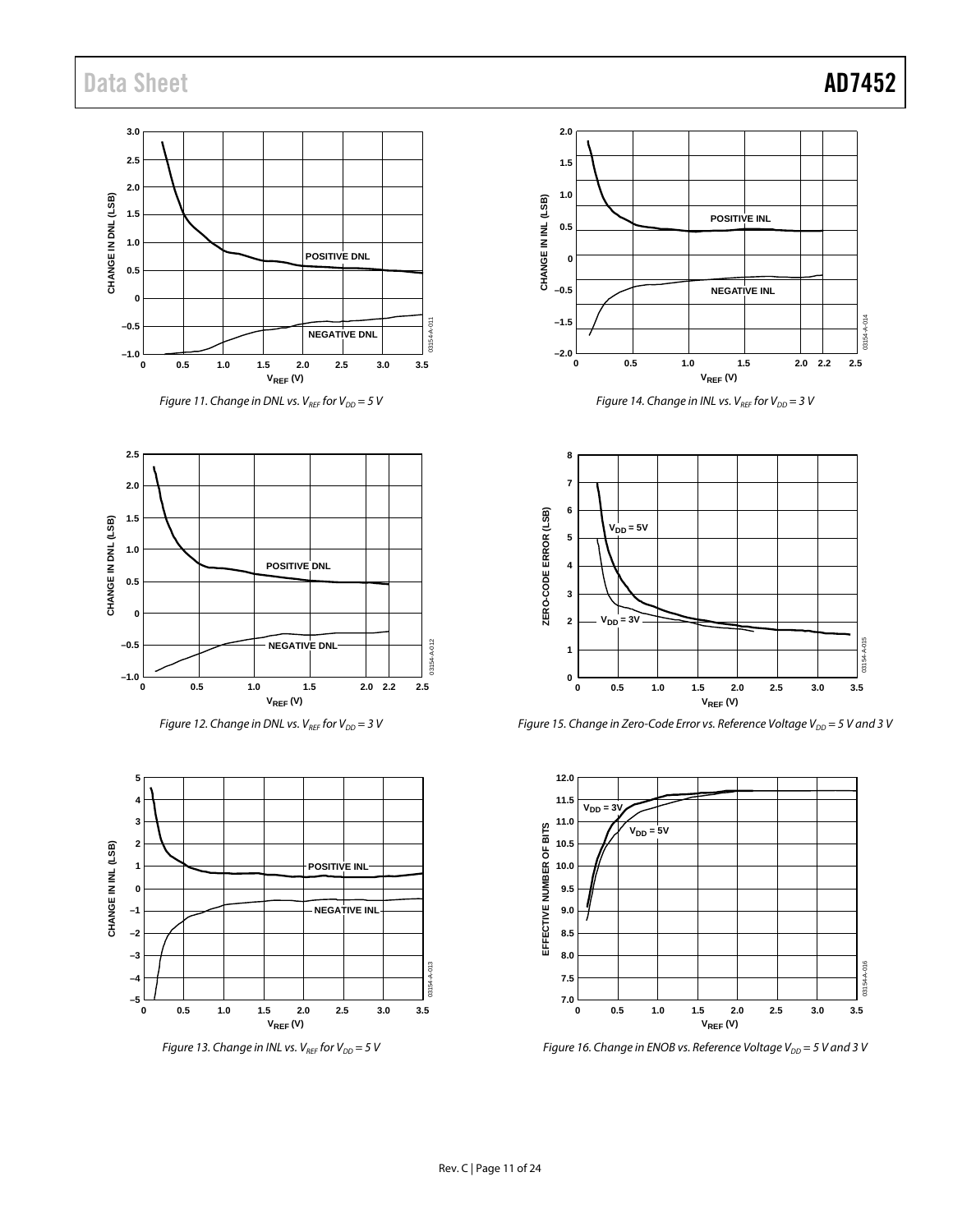

*Figure 17. Histogram of 10,000 Conversions of a DC Input with*  $V_{DD} = 5 V$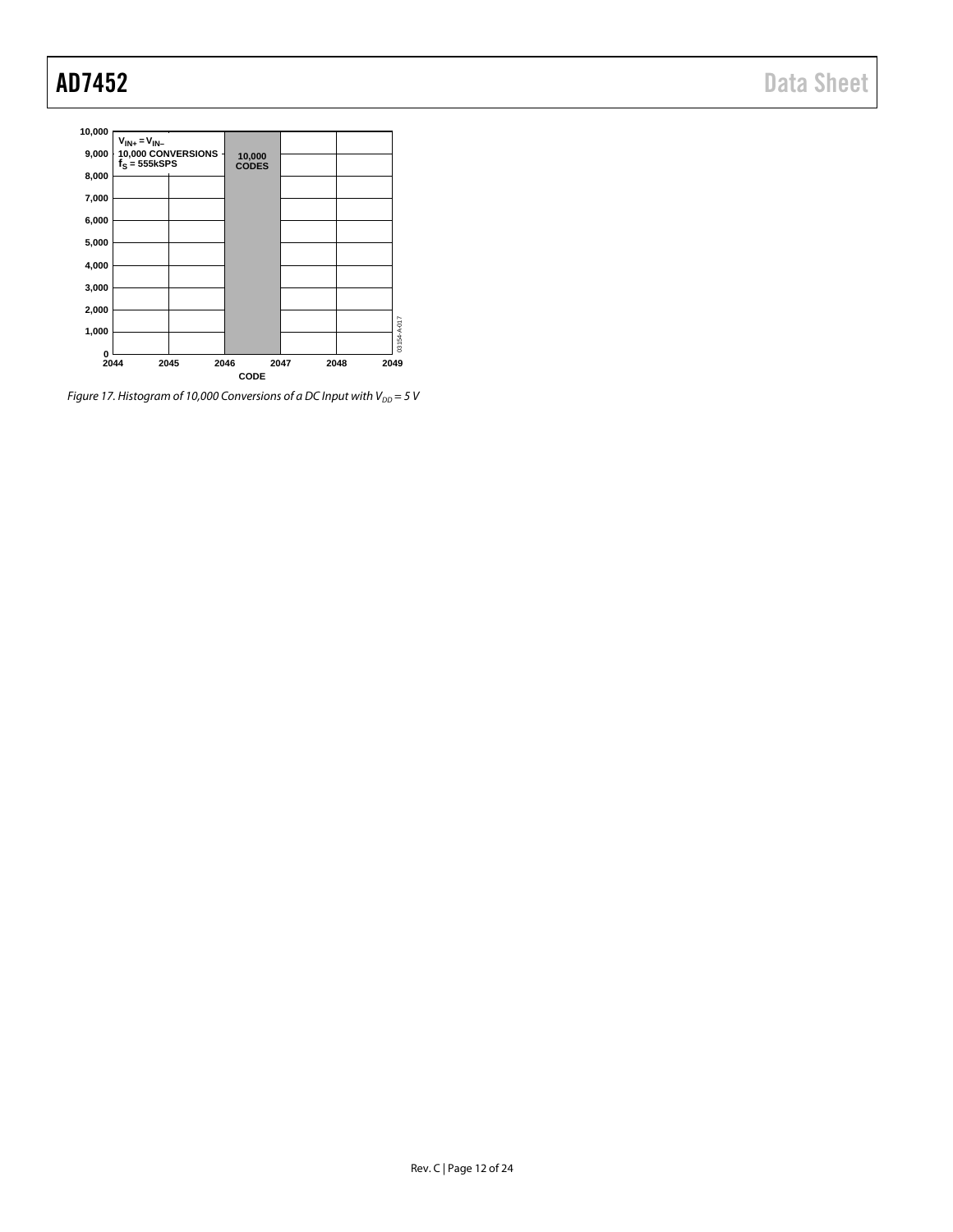## <span id="page-12-0"></span>CIRCUIT INFORMATION

The [AD7452 i](http://www.analog.com/ad7452?doc=ad7452.pdf)s a 12-bit, low power, single-supply, successive approximation analog-to-digital converter (ADC). It can operate with a 5 V or 3 V power supply, and is capable of throughput rates up to 555 kSPS when supplied with a 10 MHz SCLK. It requires an external reference to be applied to the  $V_{REF}$ pin, with the value of the reference chosen depending on the power supply and what suits the application.

When operated with a 5 V supply, the maximum reference that can be applied is 3.5 V. When operated with a 3 V supply, the maximum reference that can be applied is 2.2 V (see the [Reference s](#page-17-1)ection).

The [AD7452 h](http://www.analog.com/ad7452?doc=ad7452.pdf)as an on-chip differential track-and-hold amplifier, a successive approximation (SAR) ADC, and a serial interface, housed in an 8-lead SOT-23 package. The serial clock input accesses data from the part and provides the clock source for the successive approximation ADC. Th[e AD7452](http://www.analog.com/ad7452?doc=ad7452.pdf) features a power-down option for reduced power consumption between conversions. The power-down feature is implemented across the standard serial interface as described in the [Modes of](#page-19-0)  [Operation](#page-19-0) section.

### <span id="page-12-1"></span>**CONVERTER OPERATION**

The [AD7452 i](http://www.analog.com/ad7452?doc=ad7452.pdf)s a successive approximation ADC based around two capacitive DACs. [Figure 18 a](#page-12-3)n[d Figure 19](#page-12-4) show simplified schematics of the ADC in the acquisition and conversion phase, respectively. The ADC is comprised of control logic, an SAR, and two capacitive DACs. In [Figure 18 \(](#page-12-3)acquisition phase), SW3 is closed and SW1 and SW2 are in Position A, the comparator is held in a balanced condition, and the sampling capacitor arrays acquire the differential signal on the input.



<span id="page-12-3"></span>Figure 18. ADC Acquisition Phase

When the ADC starts a conversion [\(Figure 19\)](#page-12-4), SW3 opens and SW1 and SW2 move to Position B, causing the comparator to become unbalanced. Both inputs are disconnected once the conversion begins. The control logic and the charge redistribution DACs are used to add and subtract fixed amounts of charge from the sampling capacitor arrays to bring the comparator back into a balanced condition. When the comparator is rebalanced, the conversion is complete. The control logic generates the ADC's output code. The output impedances of the sources driving the  $V_{IN+}$  and the  $V_{IN-}$  pins must be matched; otherwise, the two inputs will have different settling times, resulting in errors.



Figure 19. ADC Conversion Phase

### <span id="page-12-4"></span><span id="page-12-2"></span>**ADC TRANSFER FUNCTION**

The output coding for the [AD7452 i](http://www.analog.com/ad7452?doc=ad7452.pdf)s twos complement. The designed code transitions occur at successive LSB values (that is, 1 LSB, 2 LSBs, and so on). The LSB size is  $2 \times$ VREF/4096. The ideal transfer characteristic of th[e AD7452 i](http://www.analog.com/ad7452?doc=ad7452.pdf)s shown in [Figure 20.](#page-12-5) 



<span id="page-12-5"></span>Figure 20. Ideal Transfer Characteristic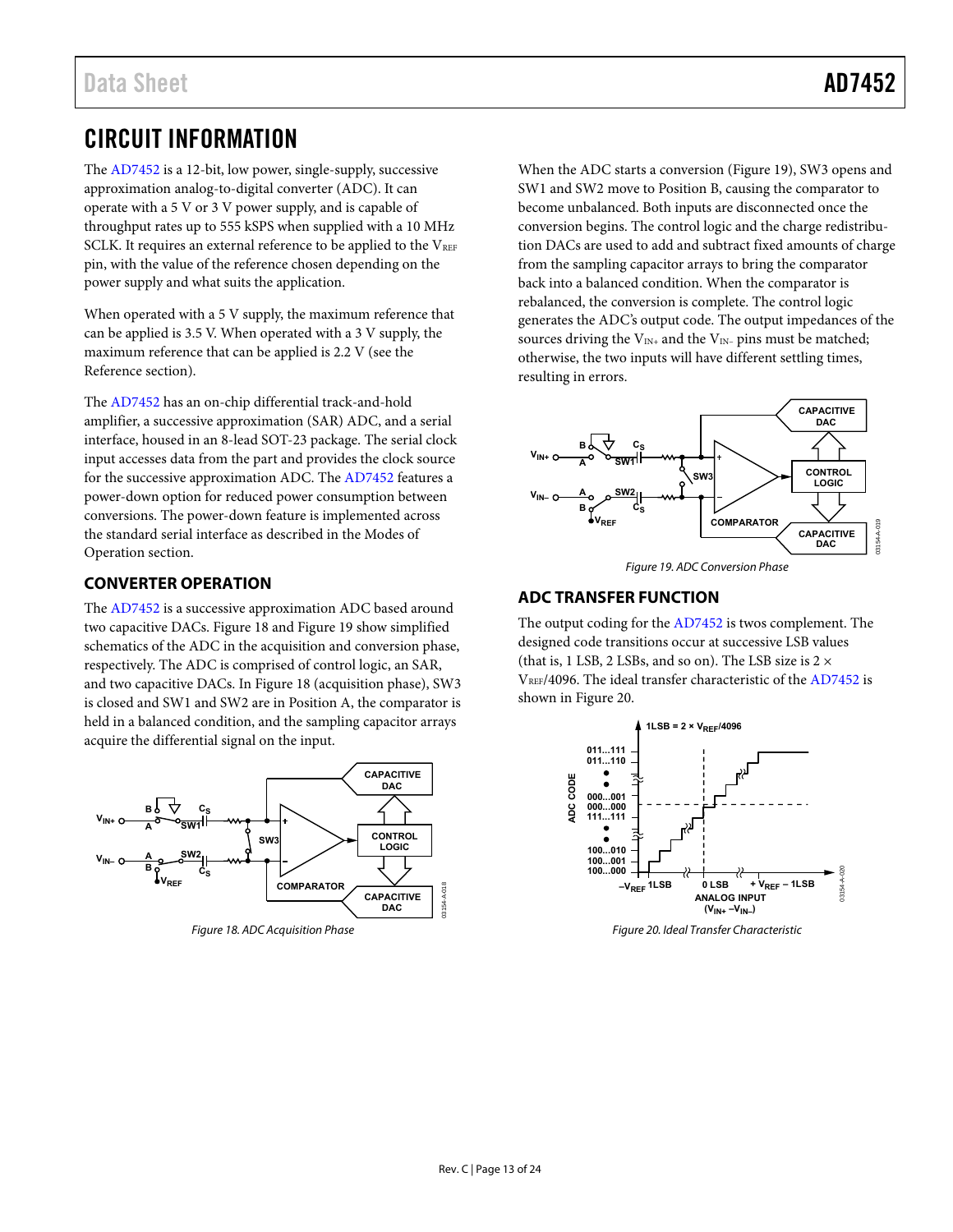### <span id="page-13-0"></span>**TYPICAL CONNECTION DIAGRAM**

[Figure 21 s](#page-13-4)hows a typical connection diagram for the [AD7452](http://www.analog.com/ad7452?doc=ad7452.pdf) for both 5 V and 3 V supplies. In this setup, the GND pin is connected to the analog ground plane of the system. The  $V_{REF}$ pin is connected to either a 2.5 V or a 2 V decoupled reference source, depending on the power supply, to set up the analog input range. The common-mode voltage has to be set up externally and is the value on which the two inputs are centered. The conversion result is output in a 16-bit word with four leading zeros followed by the MSB of the 12-bit result. For more details on driving the differential inputs and setting up the common mode, refer to th[e Driving Differential Inputs](#page-15-0) section.



<span id="page-13-4"></span>**\*CM IS THE COMMON-MODE VOLTAGE.**

Figure 21. Typical Connection Diagram

### <span id="page-13-1"></span>**ANALOG INPUT**

The analog input of th[e AD7452 i](http://www.analog.com/ad7452?doc=ad7452.pdf)s fully differential. Differential signals have a number of benefits over single-ended signals, including noise immunity based on the device's common-mode rejection, improvements in distortion performance, doubling of the device's available dynamic range, and flexibility in input ranges and bias points[. Figure 22](#page-13-5) defines the fully differential analog input of th[e AD7452.](http://www.analog.com/ad7452?doc=ad7452.pdf) 



Figure 22. Differential Input Definition

<span id="page-13-5"></span>The amplitude of the differential signal is the difference between the signals applied to the  $V_{IN+}$  and  $V_{IN-}$  pins (that is,  $V_{IN+} - V_{IN-}$ ).  $V_{IN+}$  and  $V_{IN-}$  are simultaneously driven by two signals, each of amplitude  $V_{REF}$ , that are 180 $^{\circ}$  out of phase. The amplitude of the differential signal is therefore  $-V_{REF}$  to  $+V_{REF}$ peak-to-peak (that is,  $2 \times V_{REF}$ ). This is true regardless of the common mode (CM).

The common mode is the average of the two signals, that is,  $(V_{IN+} + V_{IN-})/2$ , and is therefore the voltage upon which the two inputs are centered. This results in the span of each input being  $CM \pm V_{REF}/2$ . This voltage has to be set up externally, and its range varies with  $V<sub>REF</sub>$ . As the value of  $V<sub>REF</sub>$  increases, the common-mode range decreases. When driving the inputs with an amplifier, the actual common-mode range is determined by the amplifier's output voltage swing.

[Figure 23 a](#page-13-2)nd [Figure 24 s](#page-13-3)how how the common-mode range typically varies with  $V_{REF}$  for both 5 V and 3 V power supplies. The common mode must be in this range to guarantee the functionality of the [AD7452.](http://www.analog.com/ad7452?doc=ad7452.pdf) 

For ease of use, the common mode can be set up to equal  $V_{REF}$ , resulting in the differential signal being  $\pm V_{REF}$  centered on  $V_{REF}$ . When a conversion takes place, the common mode is rejected, resulting in a virtually noise-free signal of amplitude,  $-V_{REF}$  to +VREF, corresponding to the digital codes of 0 to 4096.

<span id="page-13-2"></span>

<span id="page-13-3"></span> $(V_{DD} = 3 V$  and  $V_{REF}$  (Max) = 2 V)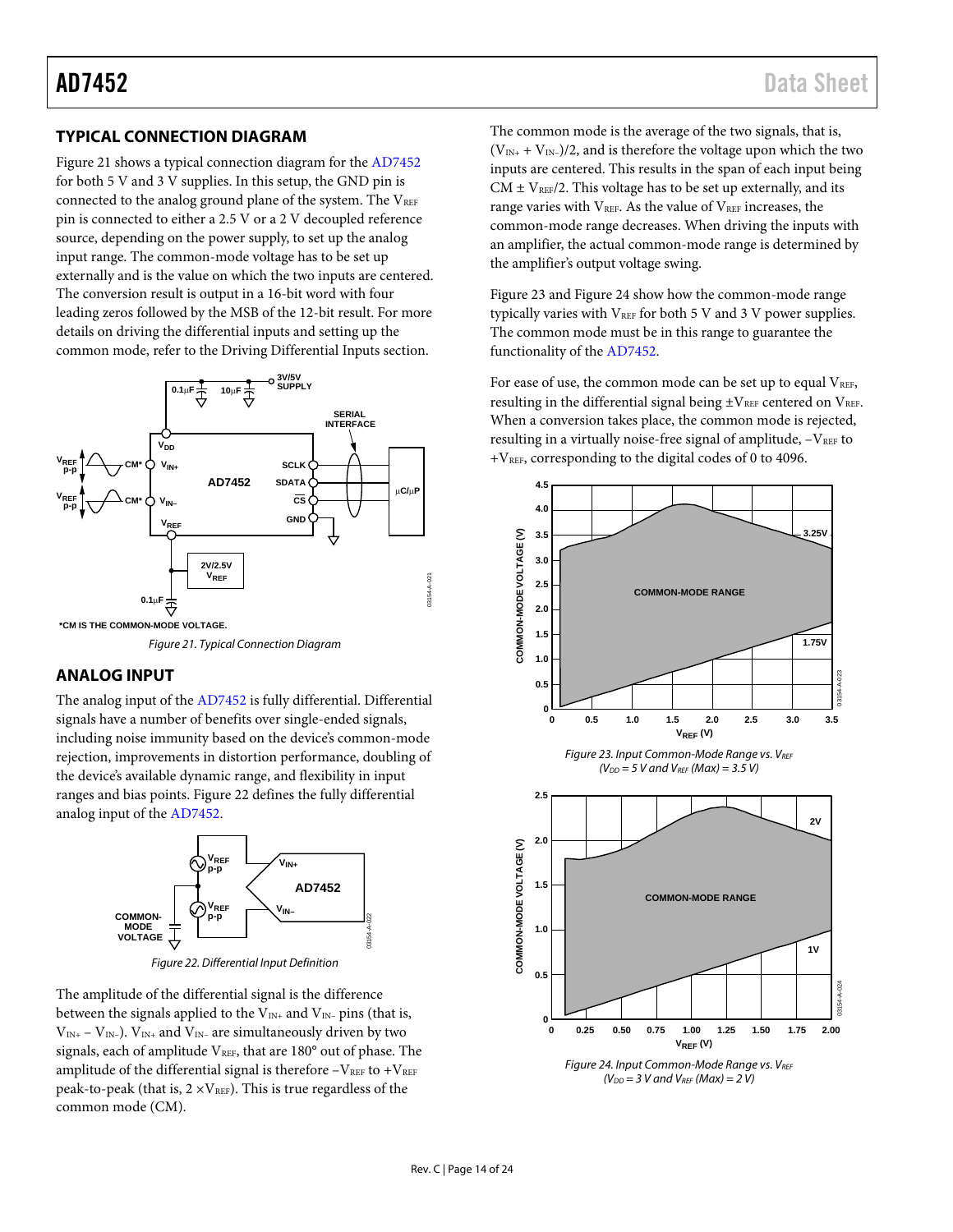## Data Sheet **AD7452**

[Figure 25 s](#page-14-0)hows examples of the inputs to  $V_{IN+}$  and  $V_{IN-}$  for different values of  $V_{REF}$  for  $V_{DD} = 5$  V. It also gives the maximum and minimum common-mode voltages for each reference value according t[o Figure 23.](#page-13-2)



<span id="page-14-0"></span>Figure 25. Examples of the Analog Inputs to  $V_{IN+}$  and  $V_{IN-}$  for Different Values of VREF for  $V_{DD} = 5$  V

### **Analog Input Structure**

[Figure 26 s](#page-14-1)hows the equivalent circuit of the analog input structure of th[e AD7452.](http://www.analog.com/ad7452?doc=ad7452.pdf) The four diodes provide ESD protection for the analog inputs. Care must be taken to ensure that the analog input signals never exceed the supply rails by more than 300 mV. This causes these diodes to become forward-biased and start conducting into the substrate. These diodes can conduct up to 10 mA without causing irreversible damage to the part. The capacitors, C1 in [Figure 26,](#page-14-1) are typically 4 pF and can primarily be attributed to pin capacitance. The resistors are lumped components made up of the on resistance of the switches. The value of these resistors is typically about 100 Ω. The capacitors C2 are the ADC's sampling capacitors and have a typical capacitance of 16 pF.



<span id="page-14-1"></span>Figure 26. Equivalent Analog Input Circuit Conversion Phase—Switches Open; Track Phase—Switches Closed

For ac applications, removing high frequency components from the analog input signal through the use of an RC low-pass filter on the relevant analog input pins is recommended. In applications where harmonic distortion and signal-to-noise ratio are critical, the analog input should be driven from a low impedance source. Large source impedances significantly affect the ac performance of the ADC. This may necessitate the use of an input buffer amplifier. The choice of the op amp is a function of the particular application.

When no amplifier is used to drive the analog input, the source impedance should be limited to low values. The maximum source impedance depends on the amount of total harmonic distortion (THD) that can be tolerated. The THD increases as the source impedance increases, and performance degrades. [Figure 27 s](#page-14-2)hows a graph of the THD versus the analog input signal frequency for different source impedances for  $V_{DD} = 5$  V.



<span id="page-14-2"></span>[Figure 28 s](#page-14-3)hows a graph of the THD vs. the analog input frequency for  $V_{DD}$  of 5 V  $\pm$  5% and 3 V + 20%/–10%, while sampling at 555 kSPS with an SCLK of 10 MHz. In this case, the source impedance is 10 Ω.



<span id="page-14-3"></span>Figure 28. THD vs. Analog Input Frequency for 3 V and 5 V Supply Voltages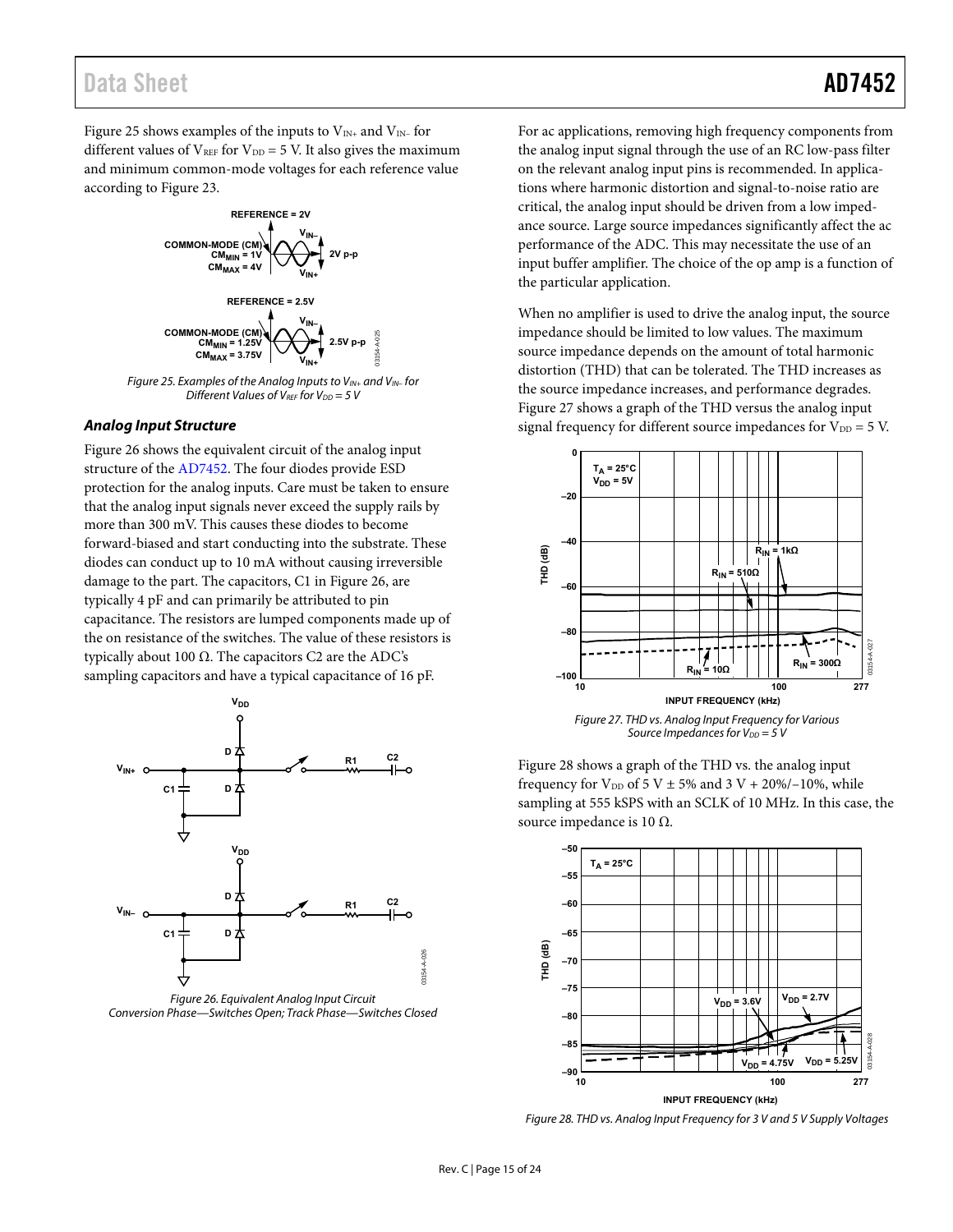### <span id="page-15-0"></span>**DRIVING DIFFERENTIAL INPUTS**

Differential operation requires that  $V_{IN+}$  and  $V_{IN-}$  be simultaneously driven with two equal signals that are 180° out of phase. The common mode must be set up externally and has a range determined by  $V_{REF}$ , the power supply, and the particular amplifier used to drive the analog inputs (see [Figure 23](#page-13-2) and [Figure](#page-13-3) 24). Differential modes of operation with either an ac or a dc input provide the best THD performance over a wide frequency range. Since not all applications have a signal preconditioned for differential operation, there is often a need to perform single-ended-to-differential conversion.

### *Differential Amplifier*

An ideal method of applying differential drive to the [AD7452](http://www.analog.com/ad7452?doc=ad7452.pdf) is to use a differential amplifier such as th[e AD8138.](http://www.analog.com/ad8138?doc=ad7452.pdf) This part can be used as a single-ended-to-differential amplifier or as a differential-to-differential amplifier. In both cases, the analog input needs to be bipolar. It also provides common-mode level shifting and buffering of the bipolar input signal. [Figure 29](#page-15-1) shows how the [AD8138](http://www.analog.com/ad8138?doc=ad7452.pdf) can be used as a single-ended-todifferential amplifier. The positive and negative outputs of the [AD8138](http://www.analog.com/ad8138?doc=ad7452.pdf) are connected to the respective inputs on the ADC via

a pair of series resistors to minimize the effects of switched capacitance on the front end of the ADCs. The RC low-pass filter on each analog input is recommended in ac applications to remove high frequency components of the analog input. The architecture of the [AD8138](http://www.analog.com/ad8138?doc=ad7452.pdf) results in outputs that are very highly balanced over a wide frequency range without requiring tightly matched external components. If the analog input source being used has zero impedance, all four resistors  $(R_G1, R_G2, R_F1,$  $R_{F2}$ ) should be the same. If, for example, the source has a 50  $\Omega$ impedance and a 50 Ω termination, the value of R<sub>α</sub>2 should be increased by 25  $\Omega$  to balance this parallel impedance on the input and thus ensure that both the positive and negative analog inputs have the same gain (see [Figure 29\)](#page-15-1). The outputs of the amplifier are perfectly matched, balanced differential outputs of identical amplitude, and are exactly 180° out of phase.

The  $AD8138$  is specified with  $+3$  V,  $+5$  V, and  $\pm 5$  V power supplies, but the best results are obtained when it is supplied by ±5 V. The [AD8132](http://www.analog.com/ad8132?doc=ad7452.pdf) is a lower cost device that could also be used in this configuration with slight differences in characteristics to the [AD8138](http://www.analog.com/ad8138?doc=ad7452.pdf) but with similar performance and operation.



<span id="page-15-1"></span>*Figure 29. Using th[e AD8138](http://www.analog.com/ad8138?doc=ad7452.pdf) as a Single-Ended-to-Differential Amplifier*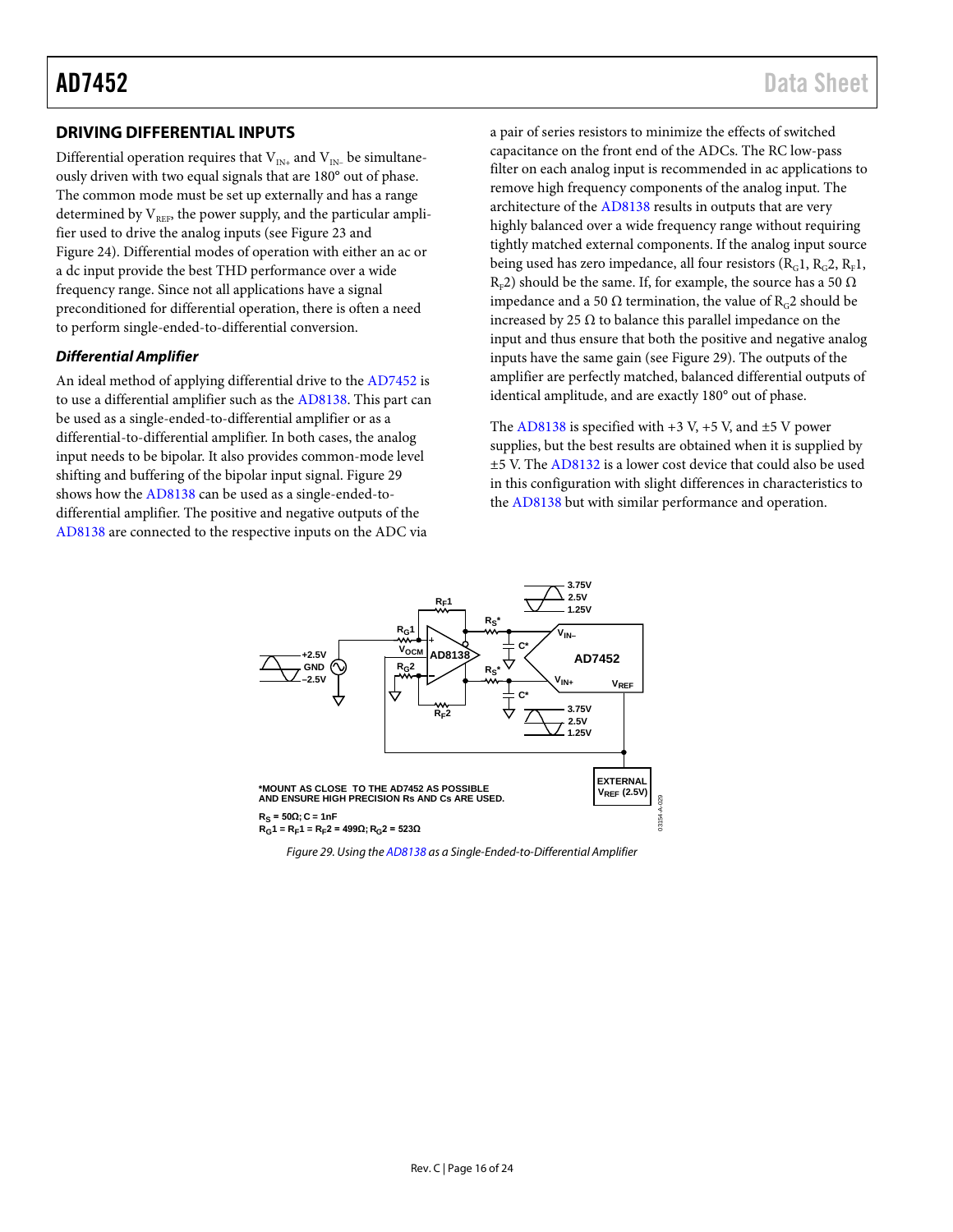## Data Sheet **AD7452**

### *Op Amp Pair*

An op amp pair can be used to directly couple a differential signal to th[e AD7452.](http://www.analog.com/ad7452?doc=ad7452.pdf) The circuit configurations shown in [Figure 30](#page-16-0) an[d Figure 31](#page-16-1) show how a dual op amp can be used to convert a single-ended signal into a differential signal for both a bipolar and unipolar input signal, respectively.

The voltage applied to Point A sets up the common-mode voltage. In both diagrams, it is connected in some way to the reference, but any value in the common-mode range can be input here to set up the common mode. The AD8022 is a suitable dual op amp that could be used in this configuration to provide differential drive to th[e AD7452.](http://www.analog.com/ad7452?doc=ad7452.pdf)

Care must be taken when choosing the op amp because the selection depends on the required power supply and the system performance objectives. The driver circuits in [Figure 30](#page-16-0) and [Figure 31](#page-16-1) are optimized for dc coupling applications that require optimum distortion performance.

The differential op amp driver circuit i[n Figure 30](#page-16-0) is configured to convert and level shift a single-ended, ground-referenced (bipolar) signal to a differential signal centered at the  $V_{REF}$  level of the ADC.

The circuit configuration shown i[n Figure 31](#page-16-1) converts a unipolar, single-ended signal into a differential signal.



<span id="page-16-0"></span>*Figure 30. Dual Op Amp Circuit to Convert a Single-Ended Bipolar Signal into a Differential Signal*



*Figure 31. Dual Op Amp Circuit to Convert a Single-Ended Unipolar Signal into a Differential Signal*

### <span id="page-16-1"></span>*RF Transformer*

In systems that do not need to be dc-coupled, an RF transformer with a center tap offers a good solution for generating differential inputs. [Figure 32](#page-16-2) shows how a transformer is used for single-ended-to-differential conversion. It provides the benefits of operating the ADC in the differential mode without contributing additional noise and distortion. An RF transformer also has the benefit of providing electrical isolation between the signal source and the ADC. A transformer can be used for most ac applications. The center tap is used to shift the differential signal to the common-mode level required; in this case, it is connected to the reference so the common-mode level is the value of the reference.



<span id="page-16-2"></span>*Figure 32. Using an RF Transformer to Generate Differential Inputs*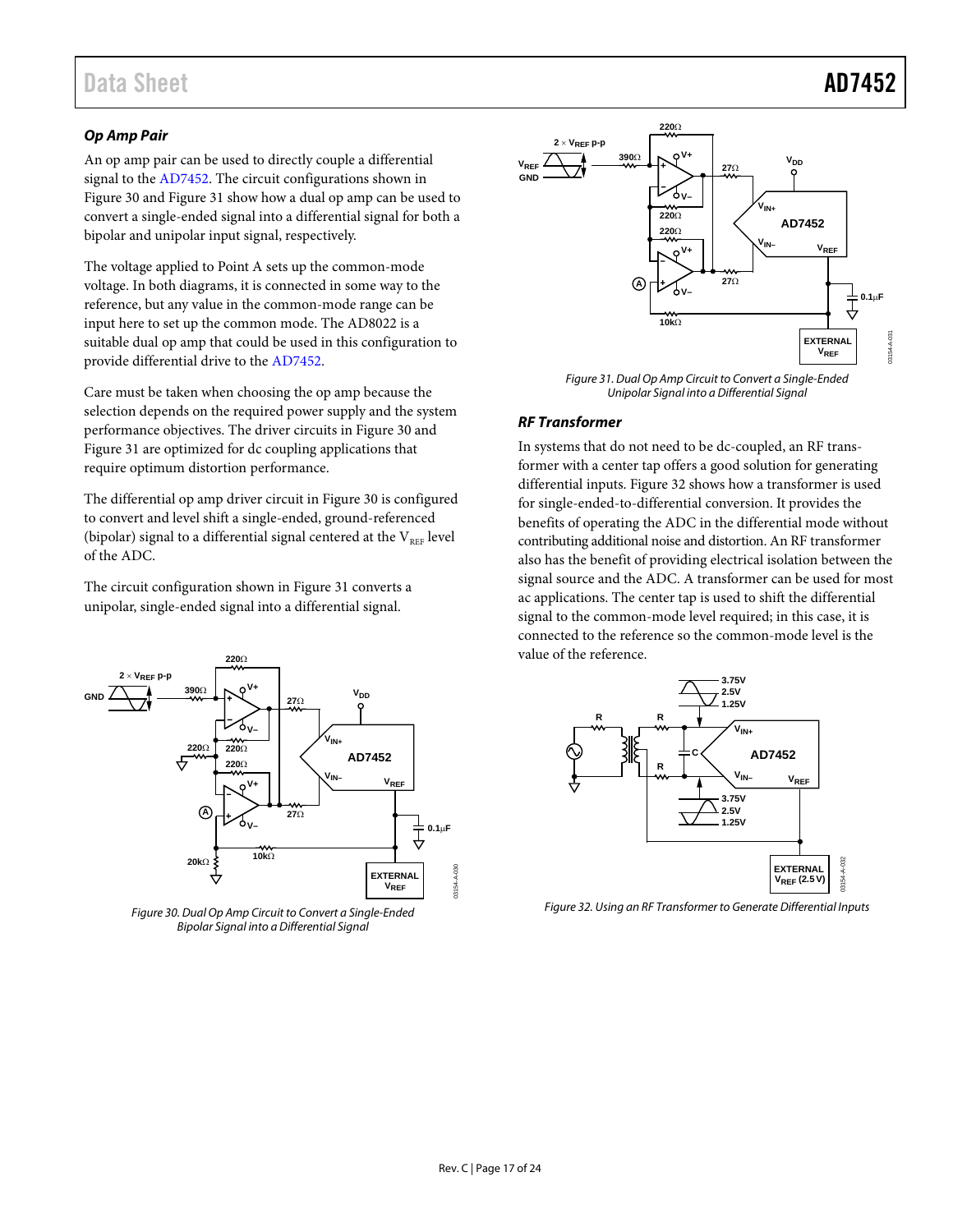### <span id="page-17-0"></span>**DIGITAL INPUTS**

The digital inputs applied to the [AD7452](http://www.analog.com/ad7452?doc=ad7452.pdf) are not limited by the maximum ratings, which limit the analog limits. Instead the digital inputs applied, that is,  $\overline{CS}$  and SCLK, can go to 7 V and are not restricted by the  $V_{DD}$  + 0.3 V limits as on the analog input.

The main advantage of the inputs being unrestricted to the  $V_{DD}$  + 0.3 V limit is that power supply sequencing issues are avoided. If CS and SCLK are applied before  $V_{DD}$ , there is no risk of latch-up as there would be on the analog inputs if a signal greater than 0.3 V was applied prior to  $V_{DD}$ .

### <span id="page-17-1"></span>**REFERENCE**

An external reference source is required to supply the reference to the [AD7452.](http://www.analog.com/ad7452?doc=ad7452.pdf) This reference input can range from 100 mV to 3.5 V. With a 5 V power supply, the specified reference is 2.5 V and the maximum reference is 3.5 V. With a 3 V power supply, the specified reference is 2 V and the maximum reference is 2.2 V. In both cases, the reference is functional from 100 mV.

It is important to ensure that when choosing the reference value for a particular application, the maximum analog input range  $(V_{IN}$  *max*) is never greater than  $V_{DD}$  + 0.3 V to comply with the maximum ratings of the device. The following two examples calculate the maximum  $V_{REF}$  input that can be used when operating the  $AD7452$  at a  $V_{DD}$  of 5 V and 3 V, respectively.

### *Example 1*

 $V_{IN}$  *max* =  $V_{DD}$  + 0.3  $V_{IN}$ *max* =  $V_{REF}$  +  $V_{REF}/2$ 

If  $V_{DD} = 5$  V, then  $V_{IN}$  *max* = 5.3 V.

### Therefore

 $3 \times V_{\text{REF}}/2 = 5.3 \text{ V}$  $V_{BFE}$  *max* = 3.5 V

Thus, when operating at  $V_{DD} = 5$  V, the value of  $V_{REF}$  can range from 100 mV to a maximum value of 3.5 V. When  $V_{DD} = 4.75$  V,  $V_{REF}$  *max* = 3.17 V.

### *Example 2*

 $V_{IN}$  *max* =  $V_{DD}$  + 0.3  $V_{IN}$  *max* =  $V_{REF}$  +  $V_{REF}/2$ 

If  $V_{DD} = 3$  V, then  $V_{IN}$  *max* = 3.3 V.

### Therefore

 $3 \times V_{REF}/2 = 3.3 \text{ V}$  $V_{REF}$  *max* = 2.2 V

Thus, when operating at  $V_{DD} = 3$  V, the value of  $V_{REF}$  can range from 100 mV to a maximum value of 2.2 V. When  $V_{DD} = 2.7$  V,  $V_{REF}$  *max* = 2 V.

These examples show that the maximum reference applied to the [AD7452](http://www.analog.com/ad7452?doc=ad7452.pdf) is directly dependent on the value applied to  $V_{DD}$ . The value of the reference sets the analog input span and the common-mode voltage range. Errors in the reference source result in gain errors in th[e AD7452](http://www.analog.com/ad7452?doc=ad7452.pdf) transfer function and add to specified full-scale errors on the part. A 0.1 µF capacitor should be used to decouple the  $V_{REF}$  pin to GND.

[Figure 33](#page-17-3) shows a typical connection diagram for the  $V_{REF}$  pin.



*Figure 33. Typical V<sub>REF</sub> Connection Diagram for V<sub>DD</sub> = 5 V* 

<span id="page-17-3"></span>**Table 5. Examples of Suitable Voltage References**

| Reference | Output<br>Voltage (V) | <b>Initial</b><br>Accuracy (%) | <b>Operating</b><br>Current (µA) |
|-----------|-----------------------|--------------------------------|----------------------------------|
| AD780     | 2.5/3                 | 0.04                           | 1000                             |
| ADR421    | 2.5                   | 0.04                           | 500                              |
| ADR420    | 2.048                 | 0.05                           | 500                              |

### <span id="page-17-2"></span>**SINGLE-ENDED OPERATION**

When supplied with a 5 V power supply, th[e AD7452](http://www.analog.com/ad7452?doc=ad7452.pdf) can handle a single-ended input. The design of this part is optimized for differential operation, so with a single-ended input, performance degrades. Linearity degrades by 0.2 LSB typically, the full-scale errors degrade by 1 LSB typically, and ac performance is not guaranteed.

To operate th[e AD7452](http://www.analog.com/ad7452?doc=ad7452.pdf) in single-ended mode, the  $V_{IN+}$  input is coupled to the signal source, while the  $V_{IN-}$  input is biased to the appropriate voltage corresponding to the midscale code transition. This voltage is the common mode, which is a fixed dc voltage (usually the reference). The  $V_{N+}$  input swings around this value and should have a voltage span of  $2 \times V_{REF}$  to make use of the full dynamic range of the part. The input signal therefore has peak-to-peak values of common mode  $\pm$  V<sub>REF</sub>. If the analog input is unipolar, an op amp in a noninverting unity gain configuration can be used to drive the  $V_{IN+}$  pin. Because the ADC operates from a single supply, it is necessary to level shift ground-based bipolar signals to comply with the input requirements. An op amp can be configured to rescale and level shift the ground-based bipolar signal so it is compatible with the selected input range of the [AD7452](http://www.analog.com/ad7452?doc=ad7452.pdf) (see [Figure](#page-18-1) 34).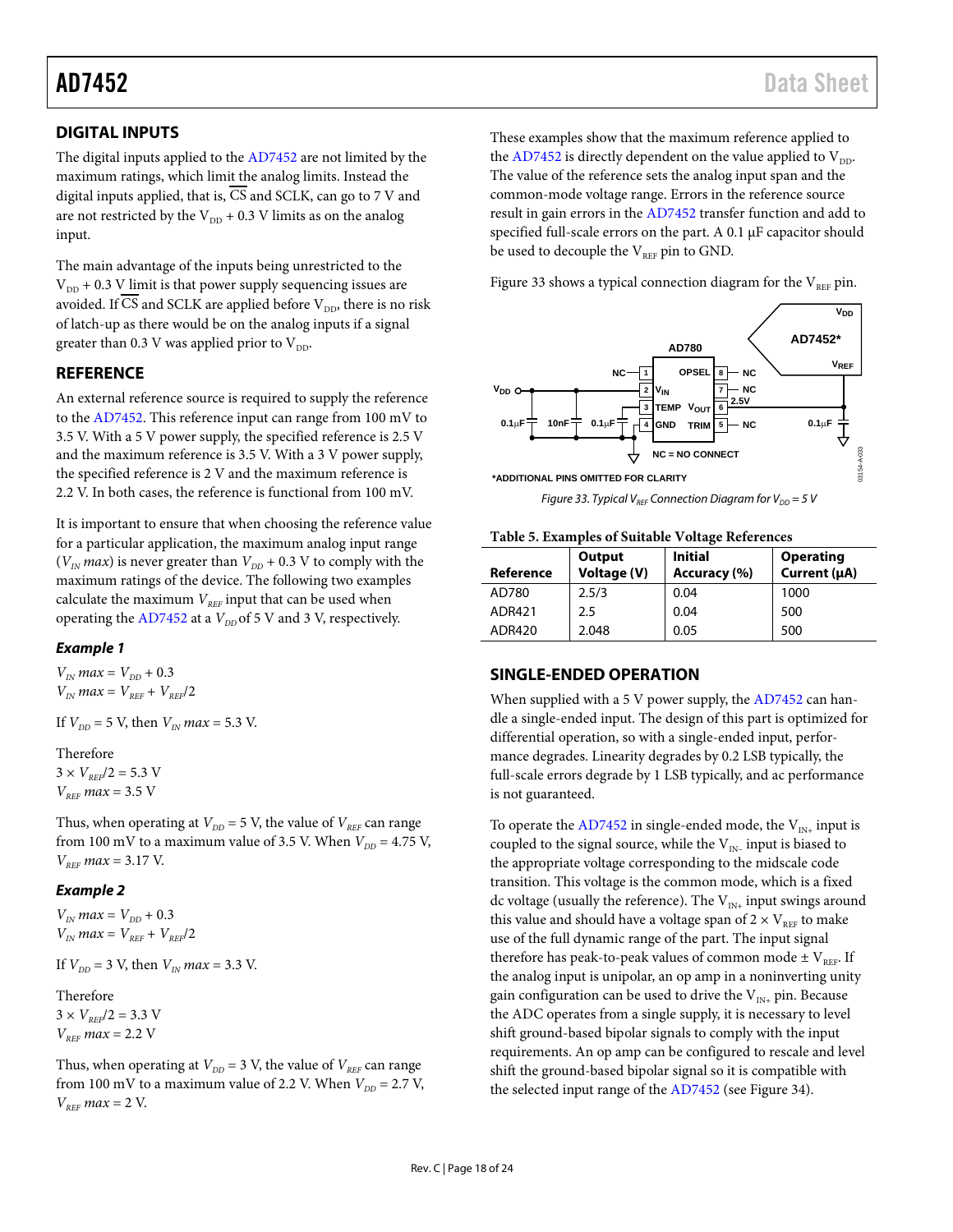

Figure 34. Applying a Bipolar Single-Ended Input to th[e AD7452](http://www.analog.com/ad7452?doc=ad7452.pdf)

### <span id="page-18-1"></span><span id="page-18-0"></span>**SERIAL INTERFACE**

[Figure 2](#page-4-1) shows a detailed timing diagram for the serial interface of the [AD7452.](http://www.analog.com/ad7452?doc=ad7452.pdf) The serial clock provides the conversion clock and also controls the transfer of data from the device during conversion. CS initiates the conversion process and frames the data transfer. The falling edge of CS puts the track-and-hold into hold mode and takes the bus out of three-state. The analog input is sampled and the conversion is initiated at this point. The conversion requires 16 SCLK cycles to complete.

Once 13 SCLK falling edges have occurred, the track-and-hold goes back into track on the next SCLK rising edge, as shown at Point B in [Figure 2.](#page-4-1) On the 16<sup>th</sup> SCLK falling edge, the SDATA line goes back into three-state. If the rising edge of  $\overline{\text{CS}}$  occurs before 16 SCLKs have elapsed, the conversion is terminated and the SDATA line goes back into three-state.

The conversion result from the [AD7452](http://www.analog.com/ad7452?doc=ad7452.pdf) is provided on the SDATA output as a serial data stream. The bits are clocked out on the falling edge of the SCLK input. The data stream of the [AD7452 c](http://www.analog.com/ad7452?doc=ad7452.pdf)onsists of four leading zeros followed by 12 bits of conversion data provided MSB first. The output coding is twos complement.

Sixteen serial clock cycles are required to perform a conversion and access data from th[e AD7452.](http://www.analog.com/ad7452?doc=ad7452.pdf)  $\overline{CS}$  going low provides the first leading zero to be read in by the microcontroller or DSP. The remaining data is then clocked out on the subsequent

SCLK falling edges beginning with the second leading zero. Thus, the first falling clock edge on the serial clock provides the second leading zero. The final bit in the data transfer is valid on the 16<sup>th</sup> falling edge, having been clocked out on the previous  $(15<sup>th</sup>)$  falling edge. Once the conversion is complete and the data has been accessed after the 16 clock cycles, it is important to ensure that before the next conversion is initiated, enough time is left to meet the acquisition, and quiet time specifications (see the Timing Example).

In [applications with a](#page-18-2) slower SCLK, it may be possible to read in data on each SCLK rising edge, that is, the first rising edge of SCLK after the  $\overline{\text{CS}}$  falling edge would have the leading zero provided and the 15<sup>th</sup> SCLK edge would have DB0 provided.

### **Timing Example**

<span id="page-18-2"></span>Having  $f_{SCLK} = 10$  MHz and a throughput rate of 555 kSPS gives a cycle time of

 $1/T$ *hroughput* =  $1/555,000$  = 1.8 μs

A cycle consists of

$$
t_2 + 12.5(1/f_{SCLK}) + t_{ACQ} = 1.8 \text{ }\mu\text{s}
$$

Therefore, if  $t_2 = 10$  ns

 $10 \text{ ns} + 12.5(1/10 \text{ MHz}) + t_{ACQ} = 1.8 \text{ }\mu\text{s}$ 

 $t_{ACQ}$  = 540 ns

This 540 ns satisfies the requirement of 290 ns for  $t_{ACQ}$ .

From Figure 35,  $t_{ACQ}$  comprises

 $2.5(1/f_{SCLK}) + t_8 + t_{OUET}$  $2.5(1/f_{SCLK}) + t_8 + t_{OUET}$ 

where  $t_8 = 35$  ns. This allows a value of 255 ns for  $t_{\text{OUIET}}$ , satisfying the minimum requirement of 60 ns.

<span id="page-18-3"></span>

Figure 35. Serial Interface Timing Example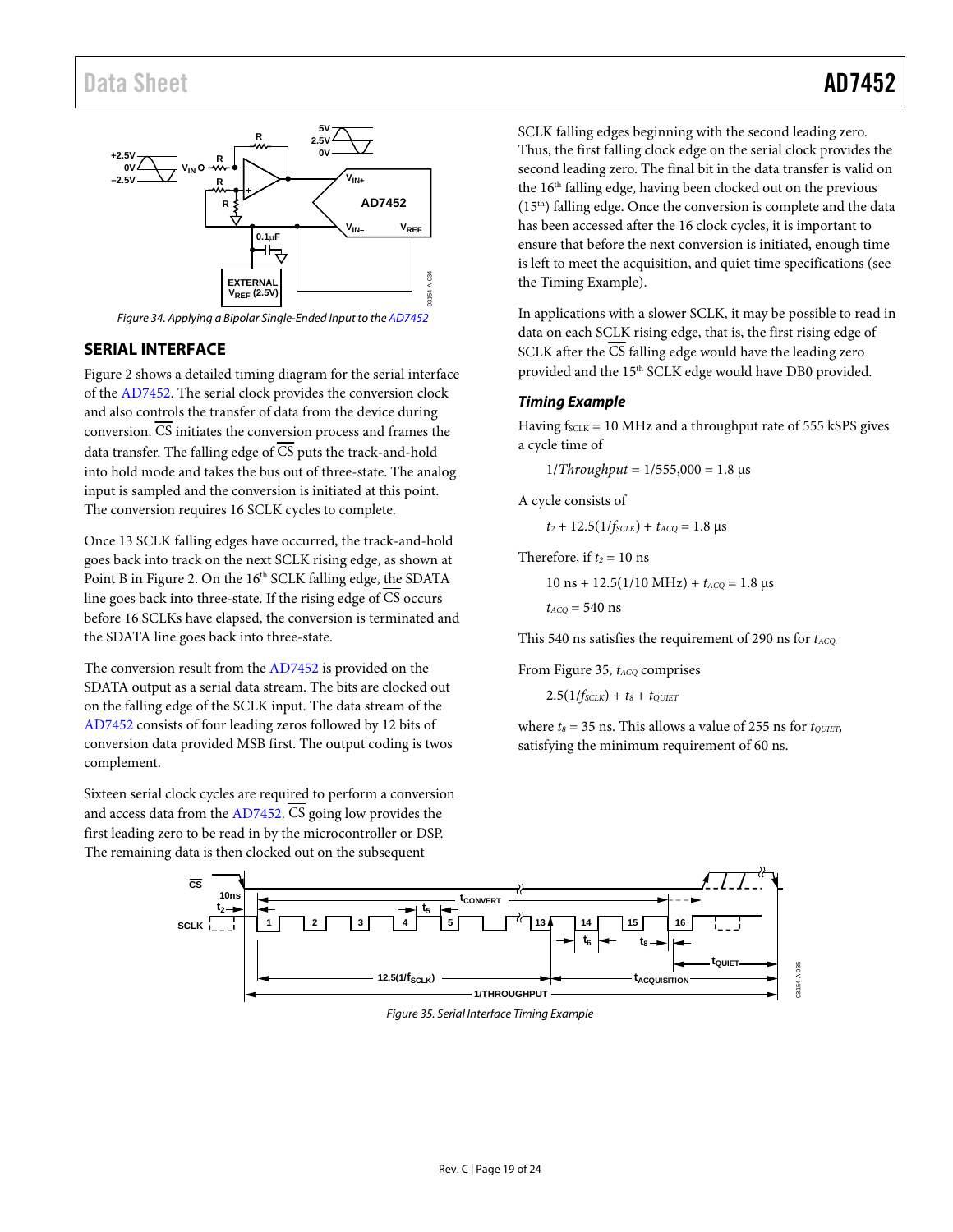## <span id="page-19-0"></span>MODES OF OPERATION

The mode of operation of th[e AD7452](http://www.analog.com/ad7452?doc=ad7452.pdf) is selected by controlling the logic state of the  $\overline{CS}$  signal during a conversion. There are two possible modes of operation, normal and power-down. The point at which CS is pulled high after the conversion has been initiated determines whether or not th[e AD7452](http://www.analog.com/ad7452?doc=ad7452.pdf) enters the power-down mode. Similarly, if already in power-down,  $\overline{\text{CS}}$ controls whether the device returns to normal operation or remains in power-down. These modes of operation are designed to provide flexible power management options. These options can be chosen to optimize the power dissipation/throughput rate ratio for differing application requirements.

### <span id="page-19-1"></span>**NORMAL MODE**

This mode is intended for fastest throughput rate performance. The user does not have to worry about any power-up times with the [AD7452](http://www.analog.com/ad7452?doc=ad7452.pdf) remaining fully powered up all the time[. Figure 36](#page-19-3)  shows the general diagram of the [AD7452's](http://www.analog.com/ad7452?doc=ad7452.pdf) operation in this mode. The conversion is initiated on the falling edge of CS, as described in the [Serial Interface](#page-18-0) section. To ensure that the part remains fully powered up,  $\overline{CS}$  must remain low until at least 10 SCLK falling edges have elapsed after the falling edge of  $\overline{\text{CS}}$ .

If CS is brought high any time after the  $10<sup>th</sup>$  SCLK falling edge, but before the 16<sup>th</sup> SCLK falling edge, the part remains powered up but the conversion is terminated and SDATA goes back into three-state. Sixteen serial clock cycles are required to complete the conversion and access the complete conversion result. CS may idle high until the next conversion or may idle low until sometime prior to the next conversion. Once a data transfer is complete, that is, when SDATA has returned to three-state, another conversion can be initiated after the quiet time, to UIET, has elapsed by again bringing CS low.

<span id="page-19-3"></span>

### <span id="page-19-2"></span>**POWER-DOWN MODE**

This mode is intended for use in applications where slower throughput rates are required; either the ADC is powered down between each conversion, or a series of conversions may be performed at a high throughput rate and the ADC is then powered down for a relatively long duration between these bursts of several conversions. When the [AD7452](http://www.analog.com/ad7452?doc=ad7452.pdf) is in powerdown mode, all analog circuitry is powered down. To enter power-down mode, the conversion process must be interrupted by bringing  $\overline{CS}$  high anywhere after the second falling edge of SCLK, and before the 10<sup>th</sup> falling edge of SCLK, as shown in [Figure 37.](#page-19-4) 



<span id="page-19-4"></span>Once  $\overline{\text{CS}}$  has been brought high in this window of SCLKs, the part enters power-down, the conversion that was initiated by the falling edge of  $\overline{CS}$  is terminated, and SDATA goes back into three-state. The time from the rising edge of  $\overline{CS}$  to SDATA three-state enabled is never greater than t<sub>8</sub> (refer to the Timing [Specifications\)](#page-4-0). If  $\overline{CS}$  is brought high before the second SCLK falling edge, the part remains in normal mode and does not power down. This avoids accidental power-down due to glitches on the CS line.

In order to exit this mode of operation and power up the [AD7452 a](http://www.analog.com/ad7452?doc=ad7452.pdf)gain, a dummy conversion is performed. On the falling edge of  $\overline{CS}$ , the device begins to power up and continues to power up as long as  $\overline{CS}$  is held low until after the falling edge of the 10<sup>th</sup> SCLK. The device is fully powered up after 1 μs has elapsed and, as shown i[n Figure 38,](#page-20-1) valid data results from the next conversion.

If CS is brought high before the  $10<sup>th</sup>$  falling edge of SCLK, the [AD7452 a](http://www.analog.com/ad7452?doc=ad7452.pdf)gain goes back into power-down. This avoids accidental power-up due to glitches on the  $\overline{CS}$  line or an inadvertent burst of eight SCLK cycles while  $\overline{CS}$  is low. So although the device may begin to power up on the falling edge of  $\overline{CS}$ , it again powers down on the rising edge of  $\overline{CS}$  as long as it occurs before the 10<sup>th</sup> SCLK falling edge.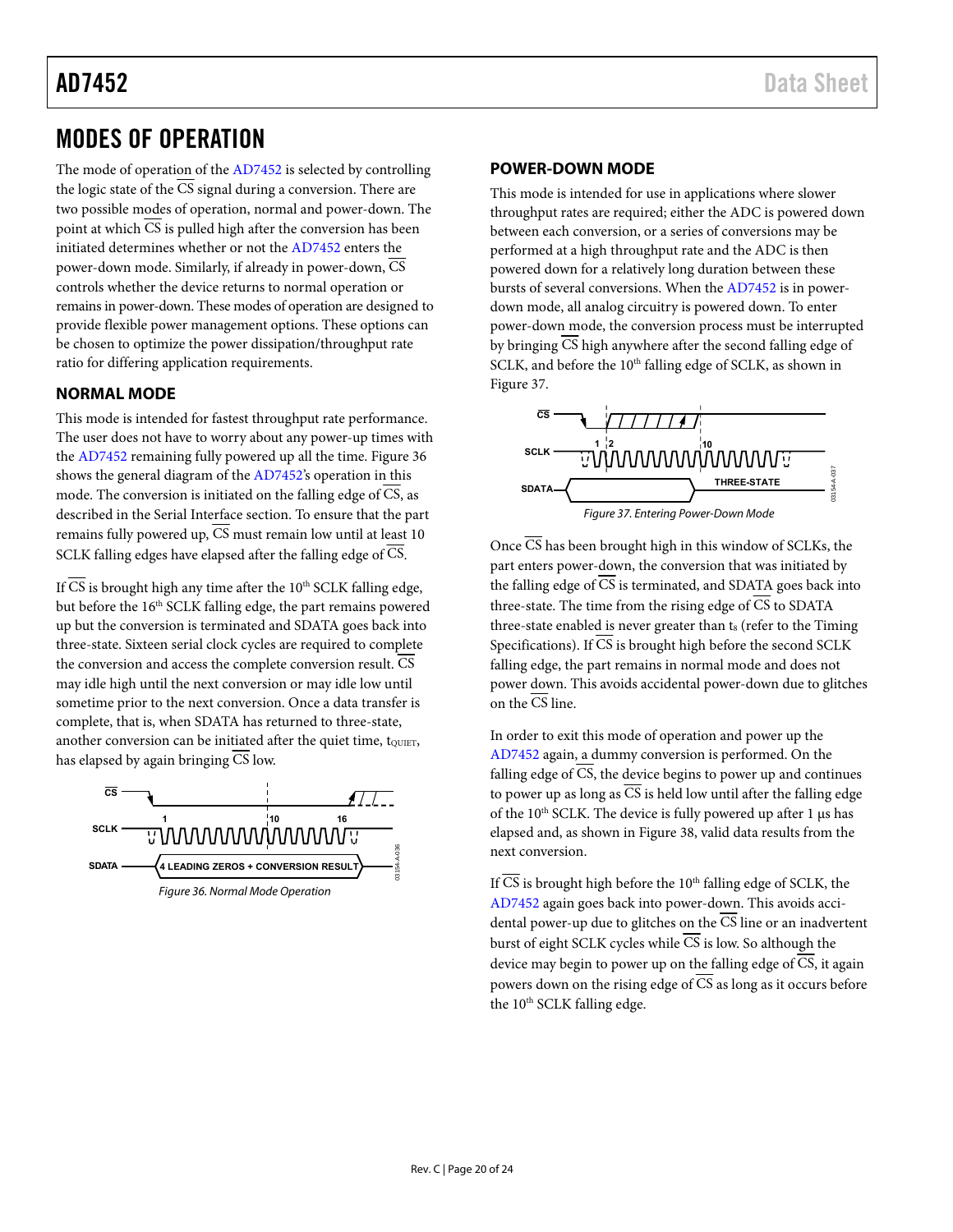<span id="page-20-0"></span>The power-up time of the  $AD7452$  is typically 1  $\mu$ s, which means that with any SCLK frequency up to 10 MHz, one dummy cycle is always sufficient to allow the device to power up. Once the dummy cycle is complete, the ADC is fully powered up and the input signal will be acquired properly. The quiet time, to the rust still be allowed from the point at which the bus goes back into three-state after the dummy conversion to the next falling edge of CS.

When running at the maximum throughput rate of 555 kSPS, the [AD7452](http://www.analog.com/ad7452?doc=ad7452.pdf) powers up and acquires a signal within ±0.5 LSB in one dummy cycle. When powering up from the power-down mode with a dummy cycle, as in [Figure 38,](#page-20-1) the track-and-hold, which was in hold mode while the part was powered down, returns to track mode after the first SCLK edge the part receives after the falling edge of  $\overline{CS}$ . This is shown as Point A in [Figure 38.](#page-20-1) 

Although at any SCLK frequency one dummy cycle is sufficient to power up the device and acquire  $V_{IN}$ , it does not necessarily mean that a full dummy cycle of 16 SCLKs must always elapse to power up the device and acquire  $V_{\text{IN}}$  fully; 1 μs is sufficient to power up the device and acquire the input signal.

For example, if a 5 MHz SCLK frequency is applied to the ADC, the cycle time is 3.2 μs (that is,  $1/(5 \text{ MHz}) \times 16$ ). In one dummy cycle, 3.2 μs, the part is powered up and  $V_{\text{IN}}$  fully acquired. However, after 1 μs with a 5 MHz SCLK, only five SCLK cycles would have elapsed. At this stage, the ADC is fully powered up and the signal acquired. So in this case, CS can be brought high after the 10<sup>th</sup> SCLK falling edge and brought low again after a time, tourer, to initiate the conversion.

When power supplies are first applied to th[e AD7452,](http://www.analog.com/ad7452?doc=ad7452.pdf) the ADC may power up either in power-down mode or in normal mode. Because of this, it is best to allow a dummy cycle to elapse to ensure the part is fully powered up before attempting a valid conversion. Likewise, if the user wants the part to power up in power-down mode, the dummy cycle may be used to ensure the device is in power-down by executing a cycle such as the one shown in [Figure 37.](#page-19-4) 

Once supplies are applied to the [AD7452,](http://www.analog.com/ad7452?doc=ad7452.pdf) the power-up time is the same as that when powering up from power-down mode. It takes approximately 1 μs to power up fully if the part powers up in normal mode. It is not necessary to wait 1 μs before executing a dummy cycle to ensure the desired mode of operation. Instead, the dummy cycle can occur directly after power is supplied to the ADC. If the first valid conversion is performed directly after the dummy conversion, care must be taken to ensure that adequate acquisition time has been allowed.

As mentioned earlier, when powering up from the power-down mode, the part returns to track mode upon the first SCLK edge applied after the falling edge of CS. However, when the ADC powers up initially after supplies are applied, the track-and-hold is already in track mode. This means if (assuming one has the facility to monitor the ADC supply current) the ADC powers up in the desired mode of operation, and thus a dummy cycle is not required to change the mode, and a dummy cycle is not required to place the track-and-hold into track mode.

<span id="page-20-1"></span>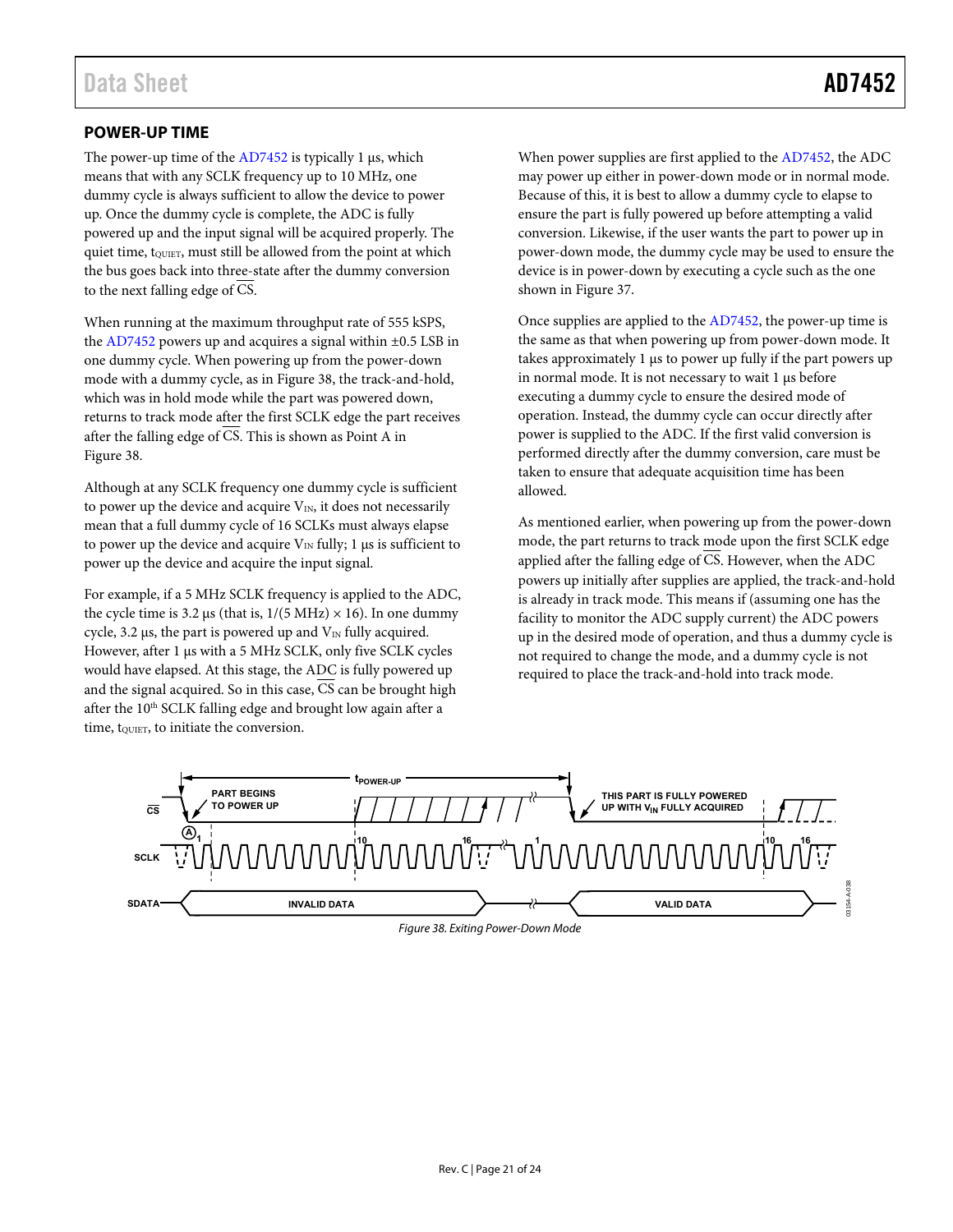### <span id="page-21-0"></span>**POWER vs. THROUGHPUT RATE**

By using the power-down mode on th[e AD7452](http://www.analog.com/ad7452?doc=ad7452.pdf) when not converting, the average power consumption of the ADC decreases at lower throughput rates. [Figure 39](#page-21-2) shows how, as the throughput rate is reduced, the device remains in its power-down state longer and the average power consumption is reduced accordingly. It shows this for both 5 V and 3 V power supplies.

For example, if the [AD7452](http://www.analog.com/ad7452?doc=ad7452.pdf) is operated in continuous sampling mode with a throughput rate of 100 kSPS and an SCLK of 10 MHz, and the device is placed in power-down mode between conversions, the power consumption is calculated as follows:

*Power Dissipation during Normal Operation* = 7.25 mW *max*  $(for V_{DD} = 5 V)$ 

If the power-up time is one dummy cycle (1.06  $\mu$ s if  $\overline{CS}$  is brought high after the 10<sup>th</sup> SCLK falling edge and then brought low after the quiet time) and the remaining conversion time is another cycle, that is, 1.6 µs, th[e AD7452](http://www.analog.com/ad7452?doc=ad7452.pdf) can be said to dissipate 7.25 mW for 2.66 µs during each conversion cycle. This 2.66 µs figure assumes a very short time to enter power-down mode. This increases as the burst of clocks used to enter the powerdown mode is increased.

If the throughput rate = 100 kSPS, the cycle time =  $10 \mu s$  and the average power dissipated during each cycle is

 $(2.66/10) \times 7.25$  mW = 1.92 mW

For the same scenario, if  $V_{DD} = 3$  V, the power dissipation during normal operation is 3.3 mW max.

The [AD7452](http://www.analog.com/ad7452?doc=ad7452.pdf) can now be said to dissipate 3.3 mW for 2.66  $\mu$ s during each conversion cycle. This 2.66 µs figure assumes a very short time to enter power-down mode. This increases as the burst of clocks used to enter the power-down mode is increased.

The average power dissipated during each cycle with a throughput rate of 100 kSPS is therefore

 $(2.66/10) \times 3.3$  mW = 0.88 mW

This is how the power numbers i[n Figure 39](#page-21-2) are calculated.

For throughput rates above 320 kSPS, it is recommended that the serial clock frequency be reduced for optimum power performance.



*Figure 39. Power vs. Throughput Rate for Power-Down Mode*

### <span id="page-21-2"></span><span id="page-21-1"></span>**APPLICATION HINTS**

### *Grounding and Layout*

The printed circuit board that houses th[e AD7452](http://www.analog.com/ad7452?doc=ad7452.pdf) should be designed so that the analog and digital sections are separated and confined to certain areas of the board. This facilitates the use of ground planes that can be easily separated. A minimum etch technique is generally best for ground planes as it gives the best shielding. Digital and analog ground planes should be joined in only one place, a star ground point established as close as possible to the GND pin on th[e AD7452.](http://www.analog.com/ad7452?doc=ad7452.pdf) Avoid running digital lines under the device because this couples noise onto the die. The analog ground plane should be allowed to run under the [AD7452](http://www.analog.com/ad7452?doc=ad7452.pdf) to avoid noise coupling. The power supply lines to the [AD7452](http://www.analog.com/ad7452?doc=ad7452.pdf) should use as large a trace as possible to provide low impedance paths and reduce the effects of glitches on the power supply line.

Fast switching signals like clocks should be shielded with digital ground to avoid radiating noise to other sections of the board, and clock signals should never run near the analog inputs. Avoid crossover of digital and analog signals. Traces on opposite sides of the board should run at right angles to each other. This reduces the effects of feedthrough through the board. A micro-strip technique is by far the best but is not always possible with a double-sided board.

In this technique, the component side of the board is dedicated to ground planes while signals are placed on the solder side. Good decoupling is also important. All analog supplies should be decoupled with 10 µF tantalum capacitors in parallel with 0.1 µF capacitors to GND. To achieve the best from these decoupling components, place them as close to the device as possible.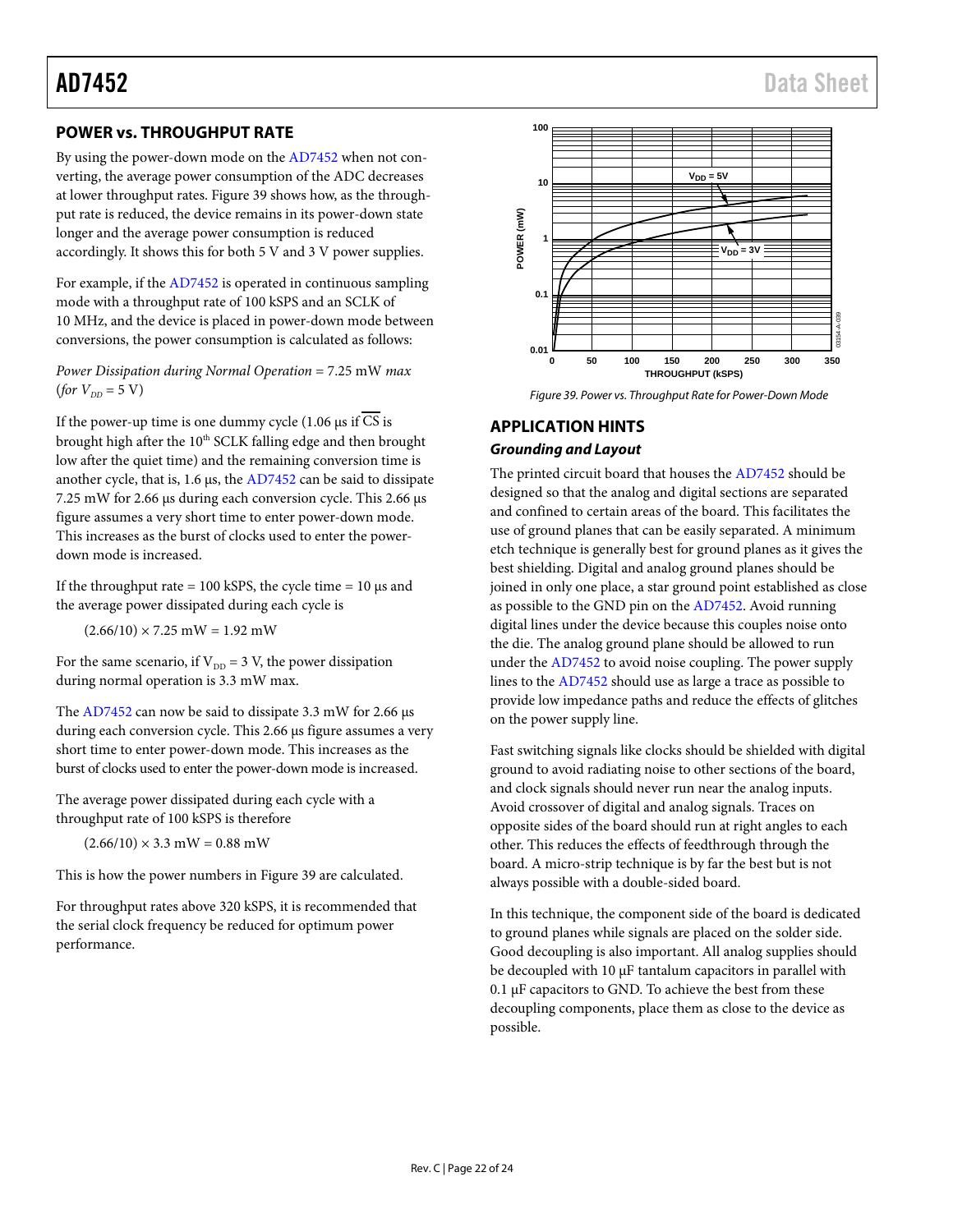### <span id="page-22-0"></span>**EVALUATING TH[E AD7452'](http://www.analog.com/ad7452?doc=ad7452.pdf)S PERFORMANCE**

The evaluation board package includes a fully assembled and tested evaluation board, documentation, and software for controlling the board from a PC via the evaluation board controller. The evaluation board controller can be used in conjunction with th[e AD7452](http://www.analog.com/ad7452?doc=ad7452.pdf) evaluation board, as well as many other Analog Devices evaluation boards ending with the CB

designator, to demonstrate/evaluate the ac and dc performance of the [AD7452.](http://www.analog.com/ad7452?doc=ad7452.pdf)

The software allows the user to perform ac (fast Fourier transform) and dc (histogram of codes) tests on th[e AD7452.](http://www.analog.com/ad7452?doc=ad7452.pdf)  For more information, see th[e AD7452](http://www.analog.com/ad7452?doc=ad7452.pdf) application note that accompanies the evaluation kit.